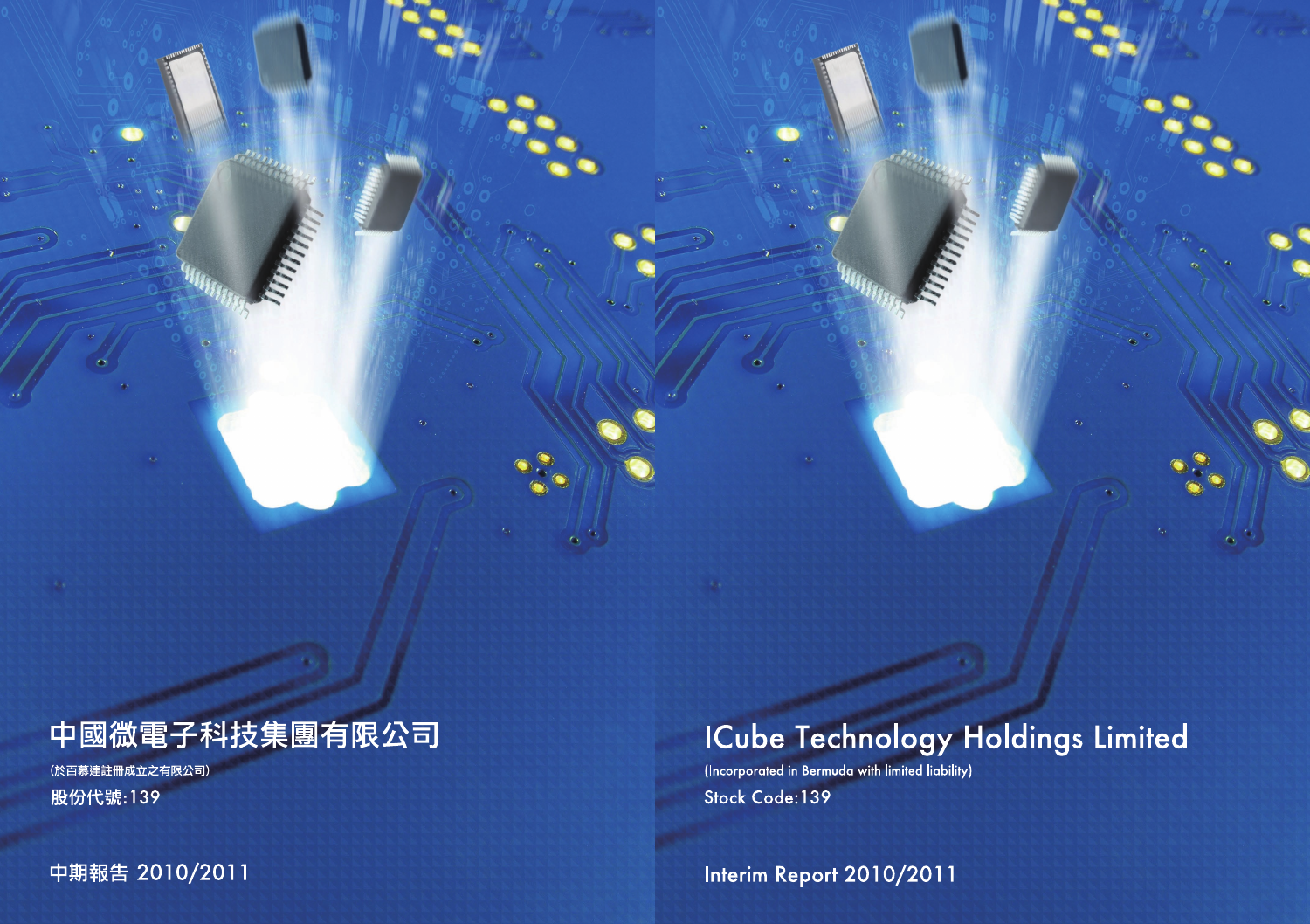# **CORPORATE INFORMATION**

#### **Executive Directors**

Wong Howard *(Chairman & Chief Executive Officer)* Wong Yat Fai Lam Sai Ho, Anthony (resigned on 1 December 2010)

#### **Independent Non-executive Directors**

Tung Tat Chiu, Michael Li Chi Ming Wan Ngar Yin, David

#### **Audit Committee**

Tung Tat Chiu, Michael *(Chairman)* Li Chi Ming Wan Ngar Yin, David

#### **Remuneration Committee**

Li Chi Ming *(Chairman)* Tung Tat Chiu, Michael Wan Ngar Yin, David

#### **Company Secretary**

Szeto Pui Tong, Patrick

# **Auditors**

Ernst & Young

### **Principal Bankers**

The Hongkong and Shanghai Banking Corporation Limited Hang Seng Bank Limited

#### **Registered Office**

Clarendon House 2 Church Street Hamilton HM 11 Bermuda

### **Head Office and Principal Place of Business**

Room 1603-05 Harcourt House 39 Gloucester Road Wanchai, Hong Kong

#### **Principal Share Registrar**

Butterfield Fund Services (Bermuda) Limited Rosebank Centre 11 Bermudiana Road Pembroke HM08 Bermuda

### **Hong Kong Branch Share Registrar and Transfer Office**

Tricor Tengis Limited 26th Floor Tesbury Centre 28 Queen's Road East Wanchai Hong Kong

#### **Company's Website**

www.icubetech.com.hk

#### **Stock Code**

139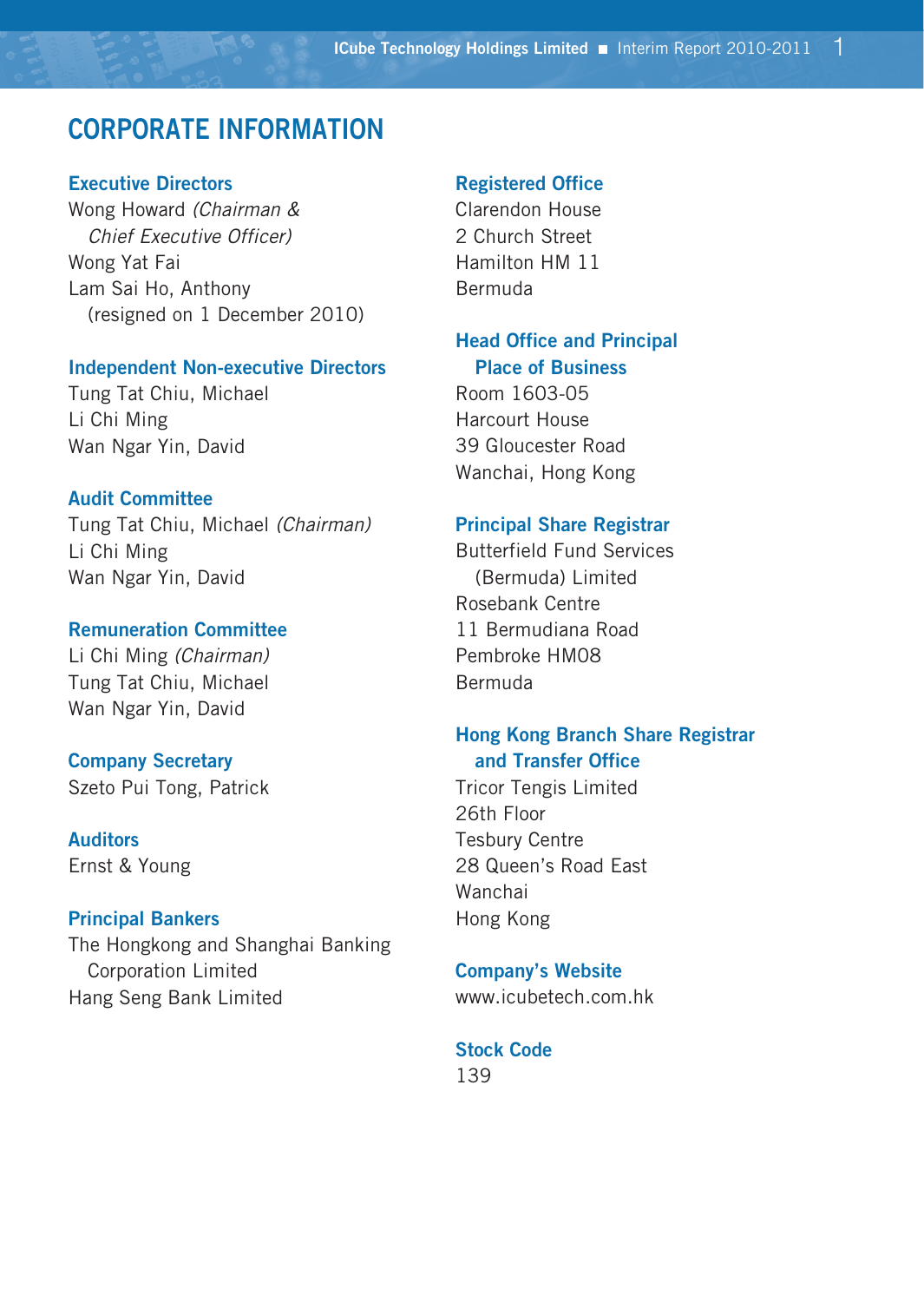The Board of Directors (the "Board") of ICube Technology Holdings Limited (the "Company") announces the unaudited results of the Company and its subsidiaries (the "Group") for the six months ended 30 September 2010 (the "Period") together with comparative figures for the corresponding previous period as follows:-

# **CONDENSED CONSOLIDATED INCOME STATEMENT**

|                                                                                       |                | For the six months<br>ended 30 September |                                   |  |  |
|---------------------------------------------------------------------------------------|----------------|------------------------------------------|-----------------------------------|--|--|
|                                                                                       |                | 2010<br>(Unaudited)                      | 2009<br>(Unaudited)<br>(Restated) |  |  |
| <b>CONTINUING OPERATIONS</b>                                                          | <b>Notes</b>   | <b>HK\$'000</b>                          | HK\$'000                          |  |  |
| <b>REVENUE</b>                                                                        | $\overline{c}$ |                                          |                                   |  |  |
| Electronic products<br>Treasury investments                                           |                | 17,448<br>(15, 854)                      | 6,432<br>14,618                   |  |  |
|                                                                                       |                | 1,594                                    | 21,050                            |  |  |
| Cost of electronic products sold<br>Brokerage and commission expenses                 |                | (16, 962)<br>(109)                       | (6, 266)<br>(523)                 |  |  |
|                                                                                       |                | (17, 071)                                | (6,789)                           |  |  |
| Other income and gains                                                                | 3              | (15, 477)<br>183                         | 14,261<br>7                       |  |  |
| Selling and distribution costs<br>Administrative expenses<br>Other operating expenses |                | (100)<br>(17, 112)<br>(3, 168)           | (42)<br>(11,950)<br>(27)          |  |  |
| Fair value losses, net:<br>Equity investments at fair<br>value through profit or loss |                | (4,221)                                  | (23, 330)                         |  |  |
| Finance costs                                                                         | 5              | (9,597)                                  | (8,860)                           |  |  |
| Loss before tax                                                                       | 4              | (49, 492)                                | (29, 941)                         |  |  |
| Income tax expense                                                                    | 6              |                                          |                                   |  |  |
| Loss for the period from<br>continuing operations                                     |                | (49, 492)                                | (29, 941)                         |  |  |
| <b>DISCONTINUED OPERATION</b><br>Loss for the period from                             |                |                                          |                                   |  |  |
| a discontinued operation                                                              | 7              | (3,515)                                  | (3,536)                           |  |  |
| <b>LOSS FOR THE PERIOD</b>                                                            |                | (53,007)                                 | (33, 477)                         |  |  |
| Attributable to:<br>Owners of the parent<br>Minority interest                         |                | (53,007)                                 | (33, 477)                         |  |  |
|                                                                                       |                | (53,007)                                 | (33, 477)                         |  |  |
| <b>DIVIDEND</b>                                                                       | 8              |                                          |                                   |  |  |
| <b>LOSS PER SHARE ATTRIBUTABLE</b><br>TO ORDINARY EQUITY HOLDERS<br>OF THE PARENT     | 9              |                                          |                                   |  |  |
| <b>Basic</b><br>- Continuing operations<br>- Discontinued operation                   |                | <b>HK(1.75)cents</b><br>$HK(0.13)$ cents | HK(1.06)cents<br>$HK(0.13)$ cents |  |  |
| <b>Diluted</b>                                                                        |                | N/A                                      | N/A                               |  |  |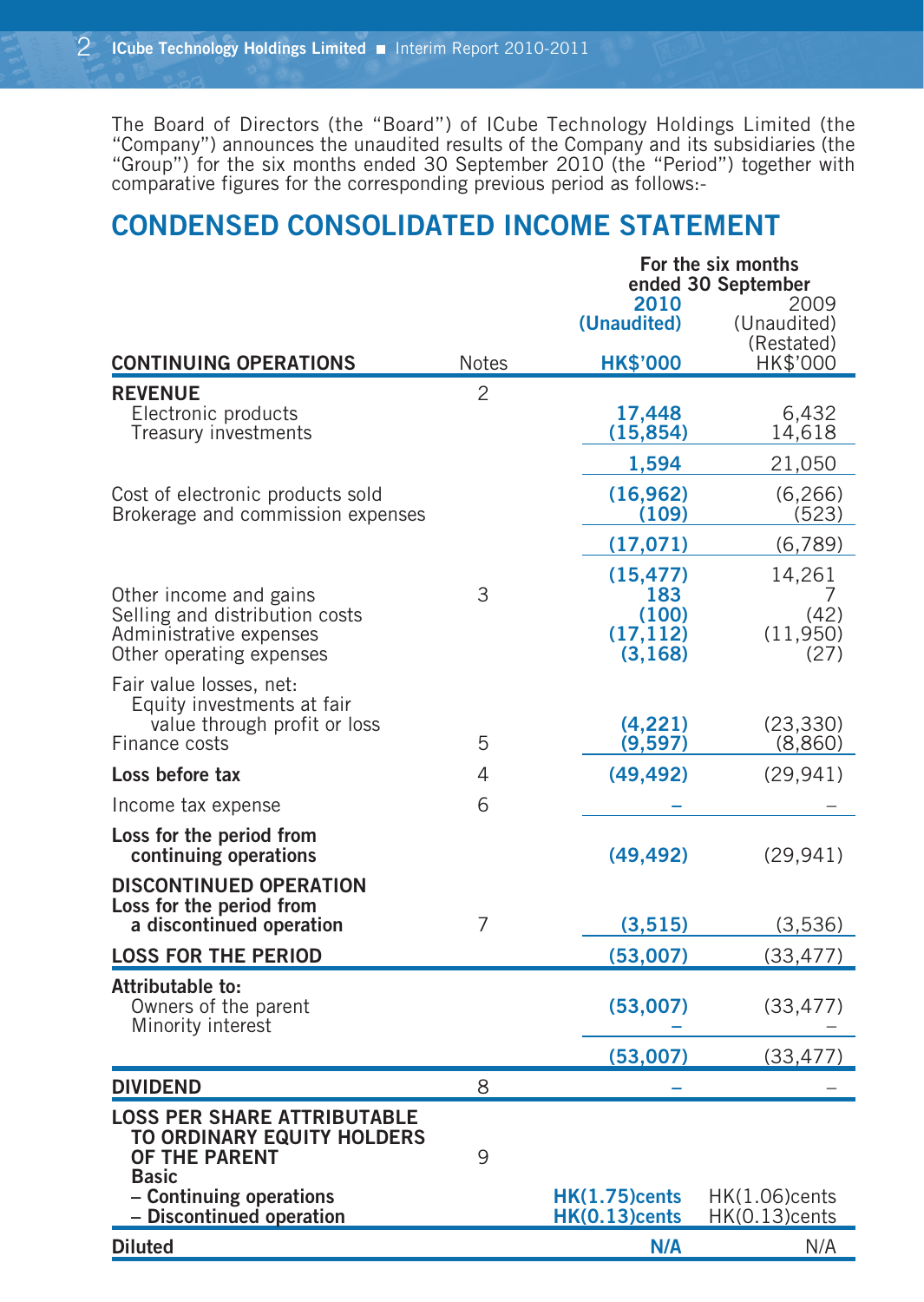# **CONDENSED CONSOLIDATED STATEMENT OF COMPREHENSIVE INCOME**

|                                        | For the six months |             |  |  |  |
|----------------------------------------|--------------------|-------------|--|--|--|
|                                        | ended 30 September |             |  |  |  |
|                                        | 2010               | 2009        |  |  |  |
|                                        | (Unaudited)        | (Unaudited) |  |  |  |
|                                        | <b>HK\$'000</b>    | HK\$'000    |  |  |  |
| <b>LOSS FOR THE PERIOD</b>             | (53,007)           | (33, 477)   |  |  |  |
| <b>OTHER COMPREHENSIVE INCOME</b>      |                    |             |  |  |  |
| Available-for-sale equity investments: |                    |             |  |  |  |
| Change in fair value                   | 1,029              | 5,638       |  |  |  |
| Income tax effect                      | (170)              | (930)       |  |  |  |
|                                        | 859                | 4,708       |  |  |  |
|                                        |                    |             |  |  |  |
| Exchange differences on translation    |                    |             |  |  |  |
| of foreign operations                  | 10                 | (76)        |  |  |  |
| <b>OTHER COMPREHENSIVE INCOME FOR</b>  |                    |             |  |  |  |
| THE PERIOD, NET OF TAX                 | 869                | 4,632       |  |  |  |
| <b>TOTAL COMPREHENSIVE LOSS</b>        |                    |             |  |  |  |
| <b>FOR THE PERIOD</b>                  | (52, 138)          | (28, 845)   |  |  |  |
|                                        |                    |             |  |  |  |
| Attributable to:                       |                    |             |  |  |  |
| Owners of the parent                   | (52, 138)          | (28, 845)   |  |  |  |
| Minority interest                      |                    |             |  |  |  |
|                                        | (52, 138)          | (28, 845)   |  |  |  |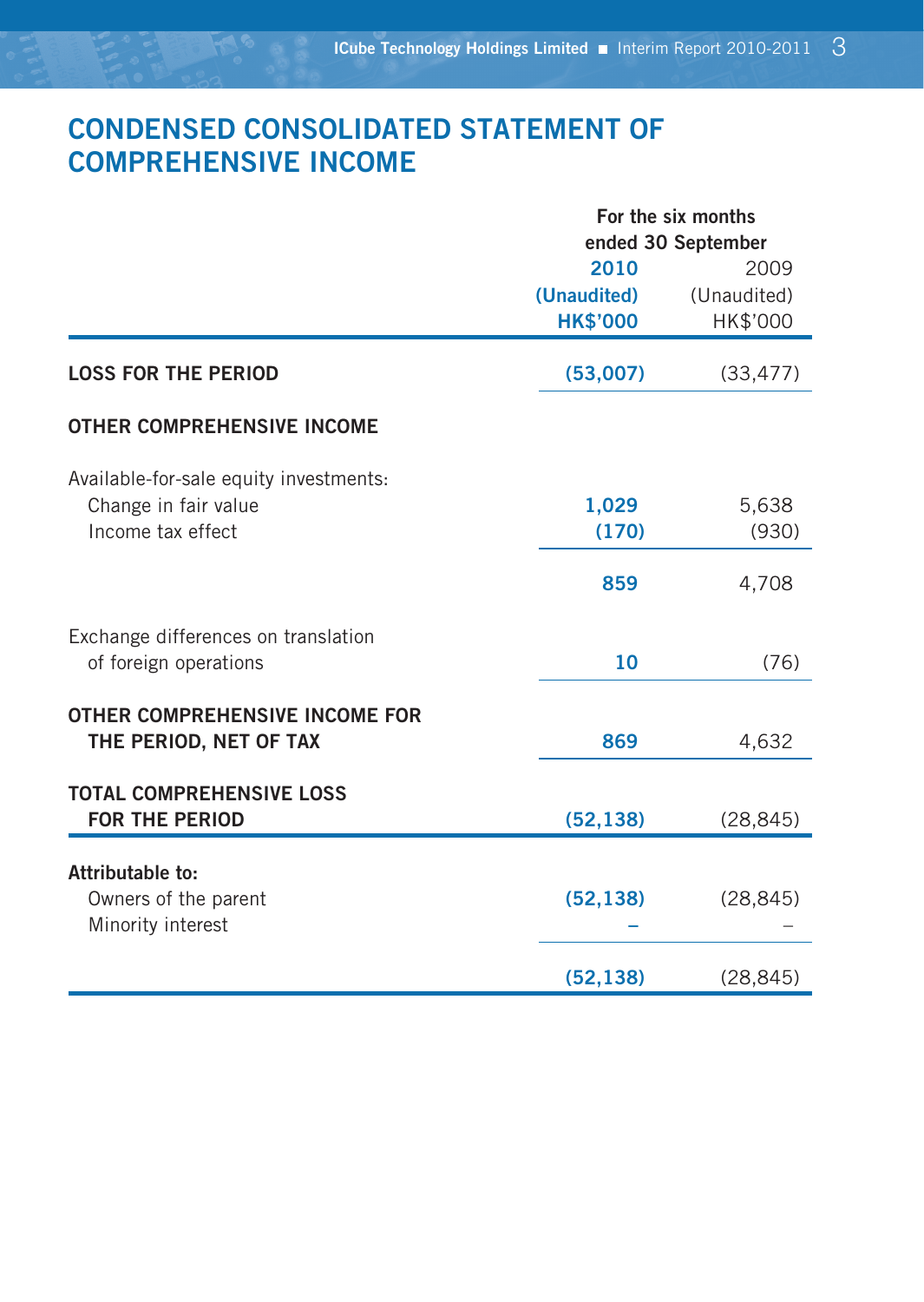# **CONDENSED CONSOLIDATED STATEMENT OF FINANCIAL POSITION**

|                                                                                                                                                                | <b>Notes</b>   | At 30 September<br>2010<br>(Unaudited)<br><b>HK\$'000</b> | At 31 March<br>2010<br>(Audited)<br>HK\$'000 |
|----------------------------------------------------------------------------------------------------------------------------------------------------------------|----------------|-----------------------------------------------------------|----------------------------------------------|
| <b>NON-CURRENT ASSETS</b><br>Property, plant and equipment                                                                                                     |                | 828                                                       | 2,844                                        |
| Prepaid land lease payment<br>Convertible notes-loan portion<br>Available-for-sale equity investments                                                          | 10             | 50,296<br>17,924                                          | 50,913<br>16,895                             |
| Total non-current assets                                                                                                                                       |                | 69,048                                                    | 70,652                                       |
| <b>CURRENT ASSETS</b><br>Equity investments at fair value<br>through profit or loss<br>Inventories<br>Bills and trade receivables<br>Prepayments, deposits and | 11<br>12<br>13 | 162,803<br>2,595<br>3,757                                 | 147,526<br>1,064<br>1,407                    |
| other receivables<br>Pledged time deposits<br>Cash and cash equivalents                                                                                        |                | 5,627<br>7,332<br>70,722                                  | 4,412<br>7,330<br>134,111                    |
| Assets classified as held for sale                                                                                                                             | 7              | 252,836<br>8,205                                          | 295,850                                      |
| Total current assets                                                                                                                                           |                | 261,041                                                   | 295,850                                      |
| <b>CURRENT LIABILITIES</b><br>Trade payables<br>Tax payable<br>Other payables and accruals<br>Convertible bonds                                                | 14             | 3,089<br>11<br>7,328<br>197,588                           | 993<br>11<br>8,255<br>187,991                |
| Liabilities directly associated with<br>the assets classified as held for sale                                                                                 | 7              | 208,016                                                   | 197,250                                      |
| Total current liabilities                                                                                                                                      |                | 2,832                                                     |                                              |
| <b>NET CURRENT ASSETS</b>                                                                                                                                      |                | 210,848<br>50,193                                         | 197,250<br>98,600                            |
| TOTAL ASSETS LESS CURRENT                                                                                                                                      |                |                                                           |                                              |
| <b>LIABILITIES</b>                                                                                                                                             |                | 119,241                                                   | 169,252                                      |
| <b>NON-CURRENT LIABILITIES</b><br>Deferred tax liabilities                                                                                                     |                | 748                                                       | 578                                          |
| Net assets                                                                                                                                                     |                | 118,493                                                   | 168,674                                      |
| <b>EQUITY ATTRIBUTABLE TO OWNERS</b><br>OF THE PARENT<br>Issued capital<br>Equity component of convertible bonds<br>Reserves                                   | 15             | 28,247<br>47,257<br>42,989                                | 28,247<br>47,257<br>93,170                   |
|                                                                                                                                                                |                | 118,493                                                   | 168,674                                      |
| Minority interest                                                                                                                                              |                |                                                           |                                              |
| Total equity                                                                                                                                                   |                | 118,493                                                   | 168,674                                      |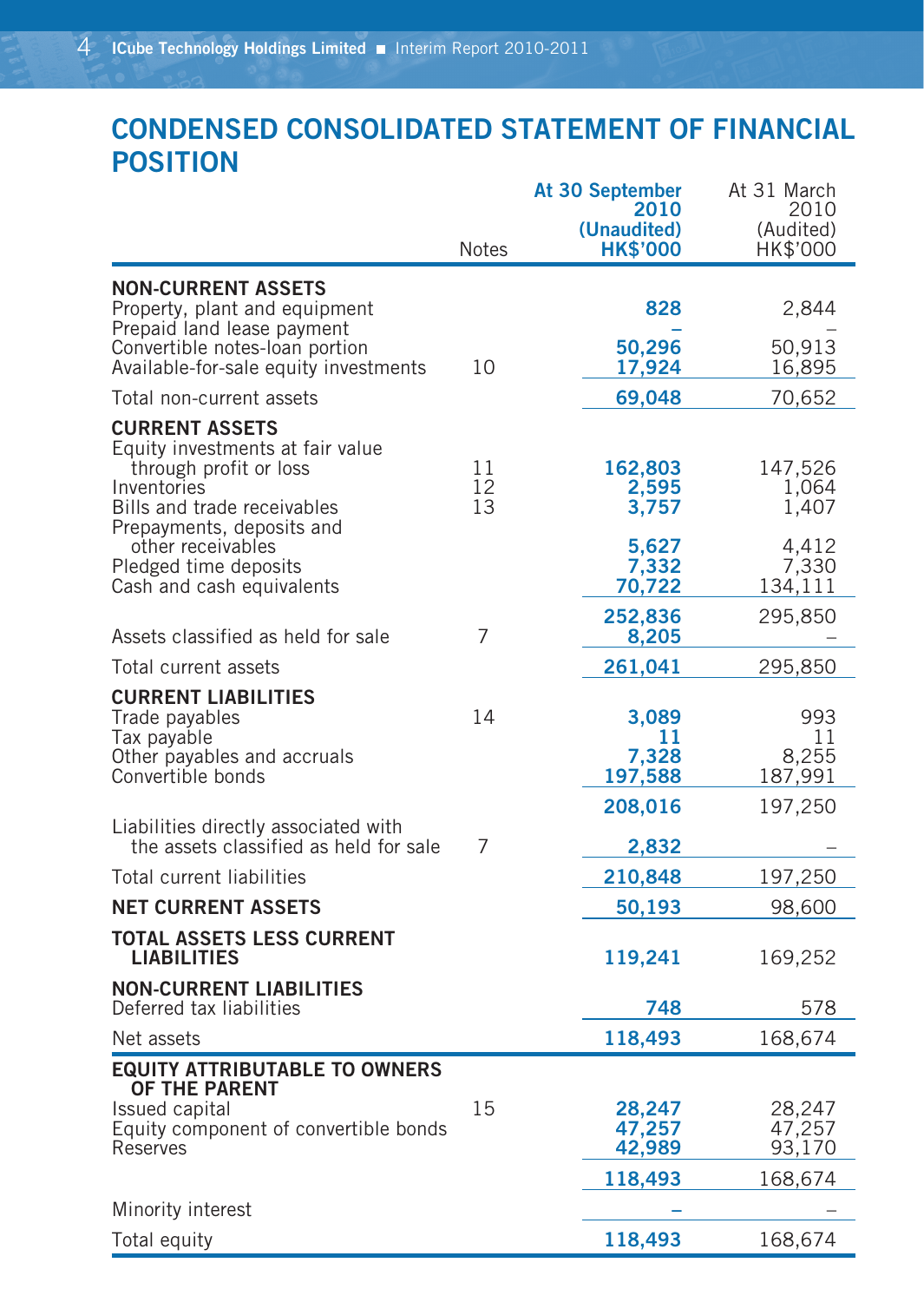# **CONDENSED CONSOLIDATED STATEMENT OF CHANGES IN EQUITY**

For the six months ended 30 September 2010

|                                                         | Attributable to owners of the parent        |                                                       |                                                      |                                       |                                                                      |                                           |                                                                                           |                                               |                                                      |                          |                                         |                            |
|---------------------------------------------------------|---------------------------------------------|-------------------------------------------------------|------------------------------------------------------|---------------------------------------|----------------------------------------------------------------------|-------------------------------------------|-------------------------------------------------------------------------------------------|-----------------------------------------------|------------------------------------------------------|--------------------------|-----------------------------------------|----------------------------|
|                                                         | <b>Issued</b><br>capital<br><b>HK\$'000</b> | <b>Share</b><br>premium<br>account<br><b>HK\$'000</b> | <b>Share</b><br>option<br>reserve<br><b>HK\$'000</b> | Capital<br>reserve<br><b>HK\$'000</b> | Equity<br>component<br>of<br>convertible<br>bonds<br><b>HK\$'000</b> | Contributed<br>surplus<br><b>HK\$'000</b> | Available-for-<br>-sale equity<br>investment<br>revaluation<br>reserve<br><b>HK\$'000</b> | <b>Exchange</b><br>reserve<br><b>HK\$'000</b> | fluctuation Accumulated<br>losses<br><b>HK\$'000</b> | Total<br><b>HK\$'000</b> | Minority<br>interest<br><b>HK\$'000</b> | Total<br>equity<br>K\$'000 |
| At 1 April 2010<br>Total comprehensive<br>income/(loss) | 28,247                                      | 701,055                                               | 22.828                                               | 556                                   | 47,257                                                               | 551,174                                   | 2.925                                                                                     |                                               | $(1,691)$ $(1,183,677)$                              | 168,674                  | ۰                                       | 168,674                    |
| for the period<br>Equity-settled share option           |                                             |                                                       |                                                      |                                       |                                                                      | ٠                                         | 859                                                                                       | 10                                            | (53,007)                                             | (52, 138)                | ۰                                       | (52, 138)                  |
| arrangements                                            |                                             | ۰                                                     | 1,957                                                | ۰                                     |                                                                      |                                           |                                                                                           |                                               | ۰                                                    | 1,957                    | ۰                                       | 1,957                      |
| At 30 September 2010                                    | 28,247                                      | 701.055*                                              | 24.785*                                              | 556*                                  | 47.257                                                               | 551.174*                                  | $3.784*$                                                                                  |                                               | $(1,681)$ <sup>*</sup> $(1,236,684)$ <sup>*</sup>    | 118,493                  | ÷                                       | 118,493                    |

For the six months ended 30 September 2009

|                                                                           | Attributable to owners of the parent |                                         |                                        |                                |                                                               |                                    |                                                                                    |                                                            |                                                   |                      |                                  |                            |
|---------------------------------------------------------------------------|--------------------------------------|-----------------------------------------|----------------------------------------|--------------------------------|---------------------------------------------------------------|------------------------------------|------------------------------------------------------------------------------------|------------------------------------------------------------|---------------------------------------------------|----------------------|----------------------------------|----------------------------|
|                                                                           | <b>ssued</b><br>capital<br>HK\$'000  | Share<br>premium<br>account<br>HK\$'000 | Share<br>option<br>reserve<br>HK\$'000 | Capital<br>reserve<br>HK\$'000 | Equity<br>component<br>01<br>convertible<br>bonds<br>HK\$'000 | Contributed<br>surplus<br>HK\$'000 | Available-for-<br>-sale equity<br>investment<br>revaluation<br>reserve<br>HK\$'000 | Exchange<br>fluctuation Accumulated<br>reserve<br>HK\$'000 | losses<br>HK\$'000                                | Total<br>HK\$'000    | Minority<br>interest<br>HK\$'000 | Total<br>equity<br>K\$'000 |
| At 1 April 2009<br>Total comprehensive<br>income/(loss)<br>for the period | 28.247                               | 701,055                                 | 12.960                                 | 556                            | 47,257                                                        | 551,174                            | -<br>4,708                                                                         | (76)                                                       | $(1,002)$ $(1,125,711)$<br>(33.477)               | 214.536<br>(28, 845) | -                                | 214,536<br>(28, 845)       |
| At 30 September 2009                                                      | 28.247                               | 701.055*                                | 12.960*                                | $556*$                         | 47.257                                                        | 551.174*                           | $4.708*$                                                                           |                                                            | $(1,078)$ <sup>*</sup> $(1,159,188)$ <sup>*</sup> | 185.691              |                                  | 185,691                    |

These reserve accounts comprise the consolidated reserves of HK\$42,989,000 (31 March 2010: HK\$93,170,000) in the condensed consolidated balance sheet.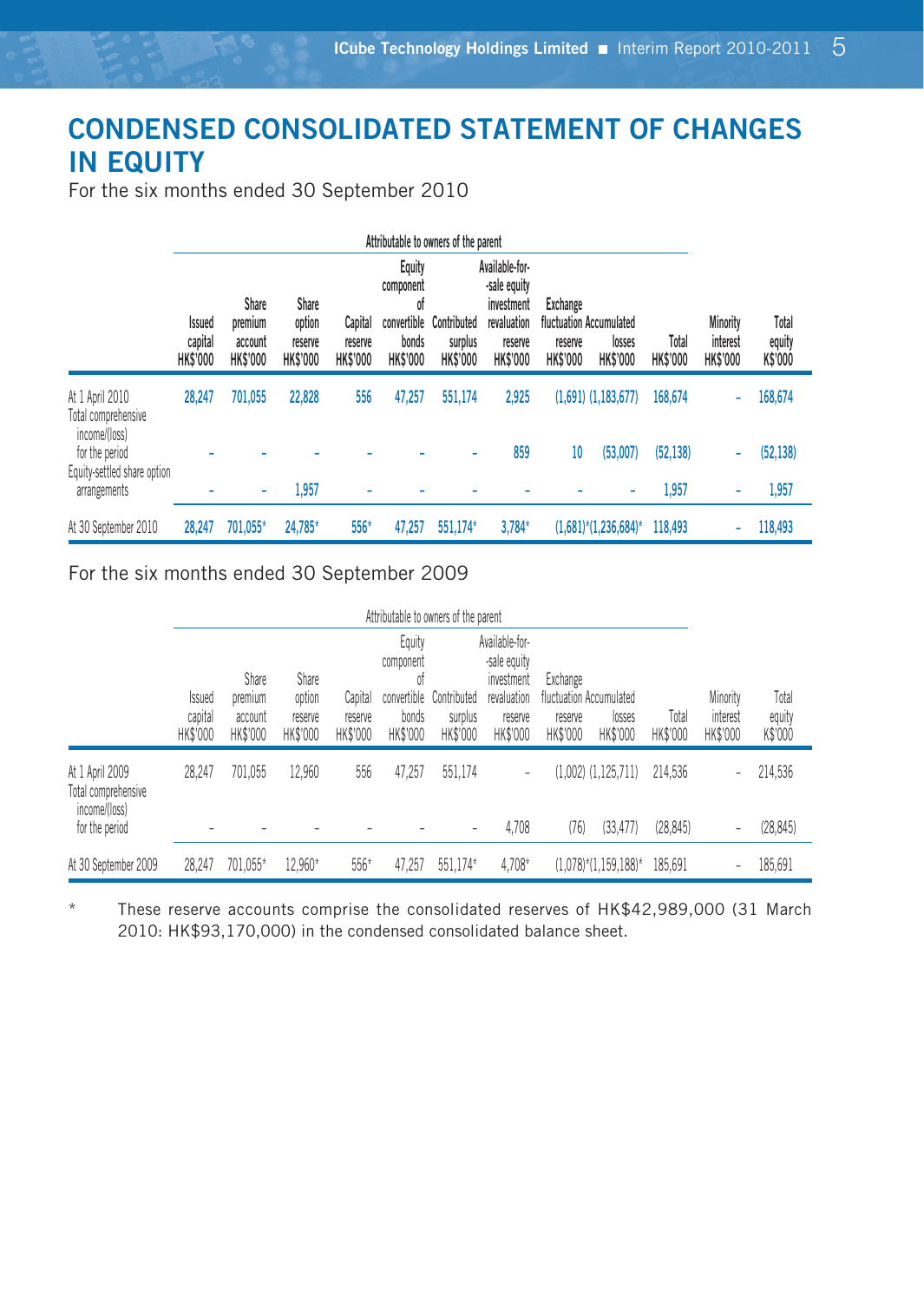# **CONDENSED CONSOLIDATED CASH FLOW STATEMENT**

|                                                                    |                 | For the six months<br>ended 30 September |  |  |  |
|--------------------------------------------------------------------|-----------------|------------------------------------------|--|--|--|
|                                                                    | 2010            | 2009                                     |  |  |  |
|                                                                    | (Unaudited)     | (Unaudited)                              |  |  |  |
|                                                                    | <b>HK\$'000</b> | HK\$'000                                 |  |  |  |
| <b>NET CASH OUTFLOW FROM</b>                                       |                 |                                          |  |  |  |
| <b>OPERATING ACTIVITIES</b>                                        | (61, 221)       | (3,504)                                  |  |  |  |
| <b>NET CASH OUTFLOW FROM</b>                                       |                 |                                          |  |  |  |
| <b>INVESTING ACTIVITIES</b>                                        | (1, 551)        | (670)                                    |  |  |  |
| <b>DECREASE IN CASH AND</b>                                        |                 |                                          |  |  |  |
| <b>CASH EQUIVALENTS</b>                                            | (62, 772)       | (4, 174)                                 |  |  |  |
| Cash and cash equivalents<br>at beginning of period                | 141,441         | 161,047                                  |  |  |  |
| Effect of foreign exchange                                         |                 |                                          |  |  |  |
| rate changes, net                                                  | 77              | (65)                                     |  |  |  |
| <b>CASH AND CASH EQUIVALENTS</b>                                   |                 |                                          |  |  |  |
| <b>AT END OF PERIOD</b>                                            | 78,746          | 156,808                                  |  |  |  |
| <b>ANALYSIS OF BALANCES OF</b><br><b>CASH AND CASH EQUIVALENTS</b> |                 |                                          |  |  |  |
| Cash and bank balances                                             | 71,414          | 133,087                                  |  |  |  |
| Non-pledged time deposits with<br>original maturity of less than   |                 |                                          |  |  |  |
| three months when acquired                                         |                 | 16,393                                   |  |  |  |
| Time deposits with original maturity                               |                 |                                          |  |  |  |
| of less than three months when<br>acquired, pledged as security    |                 |                                          |  |  |  |
| for bank facilities                                                | 7,332           | 7,328                                    |  |  |  |
|                                                                    | 78,746          | 156,808                                  |  |  |  |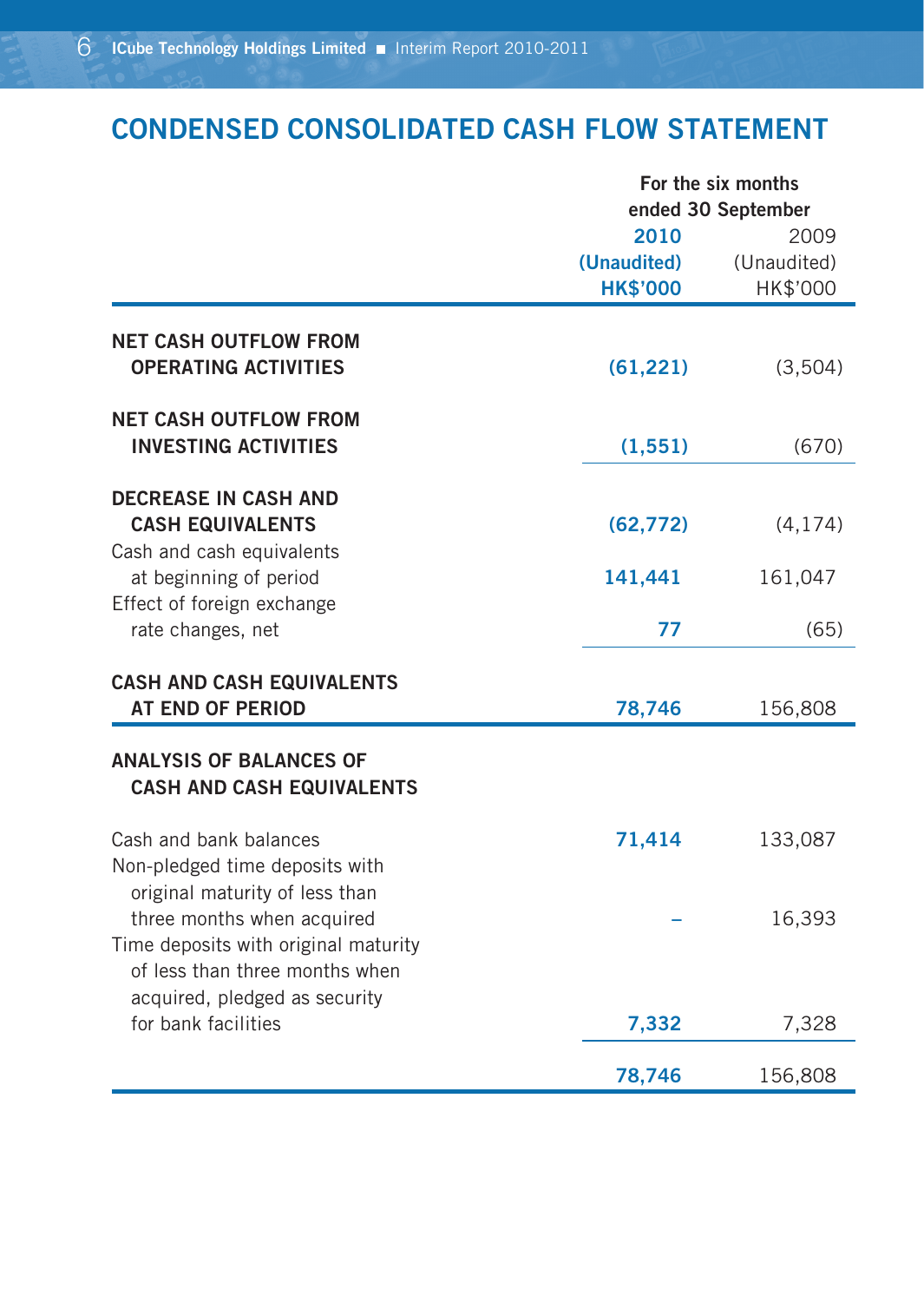# **NOTES TO CONDENSED CONSOLIDATED FINANCIAL STATEMENTS**

#### **1. Basis of preparation and accounting policies**

These condensed consolidated interim financial statements have not been audited by the Company's Auditors but have been reviewed by the Company's Audit Committee (the "Audit Committee").

The unaudited interim condensed consolidated financial statements have been prepared in accordance with Hong Kong Accounting Standard ("HKAS") 34 "Interim Financial Reporting", issued by the Hong Kong Institute of Certified Public Accountants and Appendix 16 to the Rules (the "Listing Rules") Governing the Listing of Securities on The Stock Exchange of Hong Kong Limited (the "Stock Exchange").

The accounting policies and basis of preparation used in the preparation of these unaudited condensed consolidated interim financial statements are consistent with those used in the preparation of the Company's audited consolidated financial statements for the year ended 31 March 2010 except for the adoption of the new standards and interpretations as noted below.

| HKFRS 1(Revised)                                                                         | First-time Adoption of Hong Kong Financial Reporting<br><b>Standards</b>                                                                         |
|------------------------------------------------------------------------------------------|--------------------------------------------------------------------------------------------------------------------------------------------------|
| <b>HKFRS 1 Amendments</b>                                                                | Amendments to HKFRS 1 First-time Adoption of HKFRSs<br>- Additional Exemptions for First-time Adopters                                           |
| <b>HKFRS 2 Amendments</b>                                                                | Amendments to HKFRS 2 Share-based Payment - Group<br>Cash-settled Share-based Payment Transactions                                               |
| HKFRS 3 (Revised)                                                                        | <b>Business Combinations</b>                                                                                                                     |
| HKAS 27 (Revised)                                                                        | Consolidated and Separate Financial Statements                                                                                                   |
| <b>HKAS 32 Amendments</b>                                                                | Amendments to HKAS 32 Financial Instruments:<br>Presentation – Classification of Rights Issues                                                   |
| Amendments to HKFRS 5<br>Included in Improvements<br>to HKFRSs issued in<br>October 2008 | Amendments to HKFRS 5 Non-current Assets Held for<br>Sale and Discontinued Operations – Plan to Sell the<br>Controlling Interest in a Subsidiary |
| <b>HKAS 39 Amendment</b>                                                                 | Amendment to HKAS 39 Financial Instruments:<br>Recognition and Measurement – Eligible Hedged Items                                               |
| HK Interpretation 4                                                                      | Leases – Determination of the Length of Lease Term in<br>respect of Hong Kong Land Leases                                                        |
| HK(IFRIC)-Int 17                                                                         | Distributions of Non-cash Assets to Owners                                                                                                       |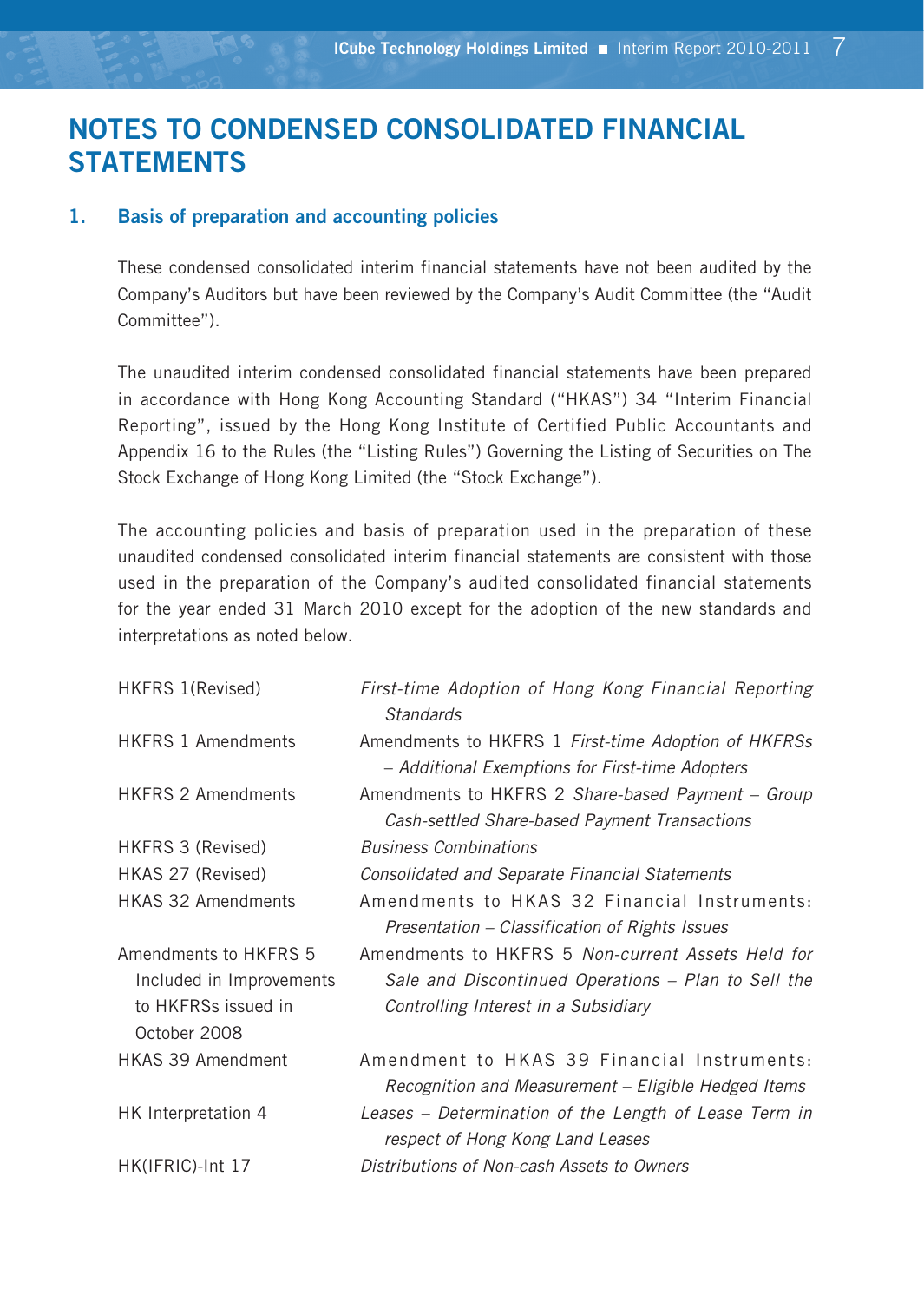The adoption of the above new standards and interpretations has had no material effect on the accounting policies of the Group and the methods of computation in the unaudited interim condensed consolidated financial statements.

### **2. Segment information**

For the management purpose, the Group is currently organized in three operating divisions – electronic products, treasury investment and corporate & others. An analysis of the Group's revenue and results by business segments for the Period and the corresponding previous period is as follows:–

|                                            | <b>Continuing operations</b> |                          |                            |             |                    |             |                 | Discontinued operation |                                 |                |                 |              |  |
|--------------------------------------------|------------------------------|--------------------------|----------------------------|-------------|--------------------|-------------|-----------------|------------------------|---------------------------------|----------------|-----------------|--------------|--|
|                                            |                              | Electronic products      | <b>Treasury investment</b> |             | Corporate & others |             | Total           |                        | Operation of convenience stores |                |                 | Consolidated |  |
|                                            | 2010                         | 2009                     | 2010                       | 2009        | 2010               | 2009        | 2010            | 2009                   | 2010                            | 2009           | 2010            | 2009         |  |
|                                            | (Unaudited)                  | (Unaudited)              | (Unaudited)                | (Unaudited) | (Unaudited)        | (Unaudited) | (Unaudited)     | (Unaudited)            | (Unaudited)                     | (Unaudited)    | (Unaudited)     | (Unaudited)  |  |
|                                            | <b>HK\$'000</b>              | HK\$'000                 | <b>HK\$'000</b>            | HK\$'000    | <b>HK\$'000</b>    | HK\$'000    | <b>HK\$'000</b> | HK\$'000               | <b>HK\$'000</b>                 | HK\$'000       | <b>HK\$'000</b> | HK\$'000     |  |
| <b>Segment Revenue:</b>                    |                              |                          |                            |             |                    |             |                 |                        |                                 |                |                 |              |  |
| Revenue from                               |                              |                          |                            |             |                    |             |                 |                        |                                 |                |                 |              |  |
| external customers                         | 17,448                       | 6,432                    |                            |             |                    | ÷,          | 17,448          | 6,432                  | 5,836                           | 2,003          | 23,284          | 8,435        |  |
| Gains/(losses) from<br>treasury investment | ۰                            | $\overline{\phantom{0}}$ | (15, 854)                  | 14,618      |                    | ÷,          | (15, 854)       | 14,618                 |                                 | $\overline{a}$ | (15, 854)       | 14,618       |  |
|                                            |                              |                          |                            |             |                    |             |                 |                        |                                 |                |                 |              |  |
| Total                                      | 17,448                       | 6,432                    | (15, 854)                  | 14,618      |                    |             | 1,594           | 21,050                 | 5,836                           | 2,003          | 7,430           | 23,053       |  |
| Segment results                            | (2,727)                      | (1, 107)                 | (25,045)                   | (15,095)    | (12, 111)          | (2,655)     | (39, 883)       | (18, 857)              | (3, 515)                        | (3,548)        | (43, 398)       | (22, 405)    |  |
| Interest income and                        |                              |                          |                            |             |                    |             |                 |                        |                                 |                |                 |              |  |
| unallocated revenue                        |                              |                          |                            |             |                    |             | 9               | 7                      |                                 | 12             | 9               | 19           |  |
| Unallocated expenses                       |                              |                          |                            |             |                    |             | (21)            | (2, 231)               |                                 | i,             | (21)            | (2, 231)     |  |
| Unallocated finance costs                  |                              |                          |                            |             |                    |             | (9,597)         | (8,860)                |                                 | ٠              | (9,597)         | (8,860)      |  |
| Loss before tax                            |                              |                          |                            |             |                    |             | (49, 492)       | (29, 941)              | (3, 515)                        | (3,536)        | (53,007)        | (33, 477)    |  |
| Income tax                                 |                              |                          |                            |             |                    |             |                 |                        |                                 |                |                 |              |  |
| Loss for the period                        |                              |                          |                            |             |                    |             | (49, 492)       | (29, 941)              | (3, 515)                        | (3,536)        | (53,007)        | (33, 477)    |  |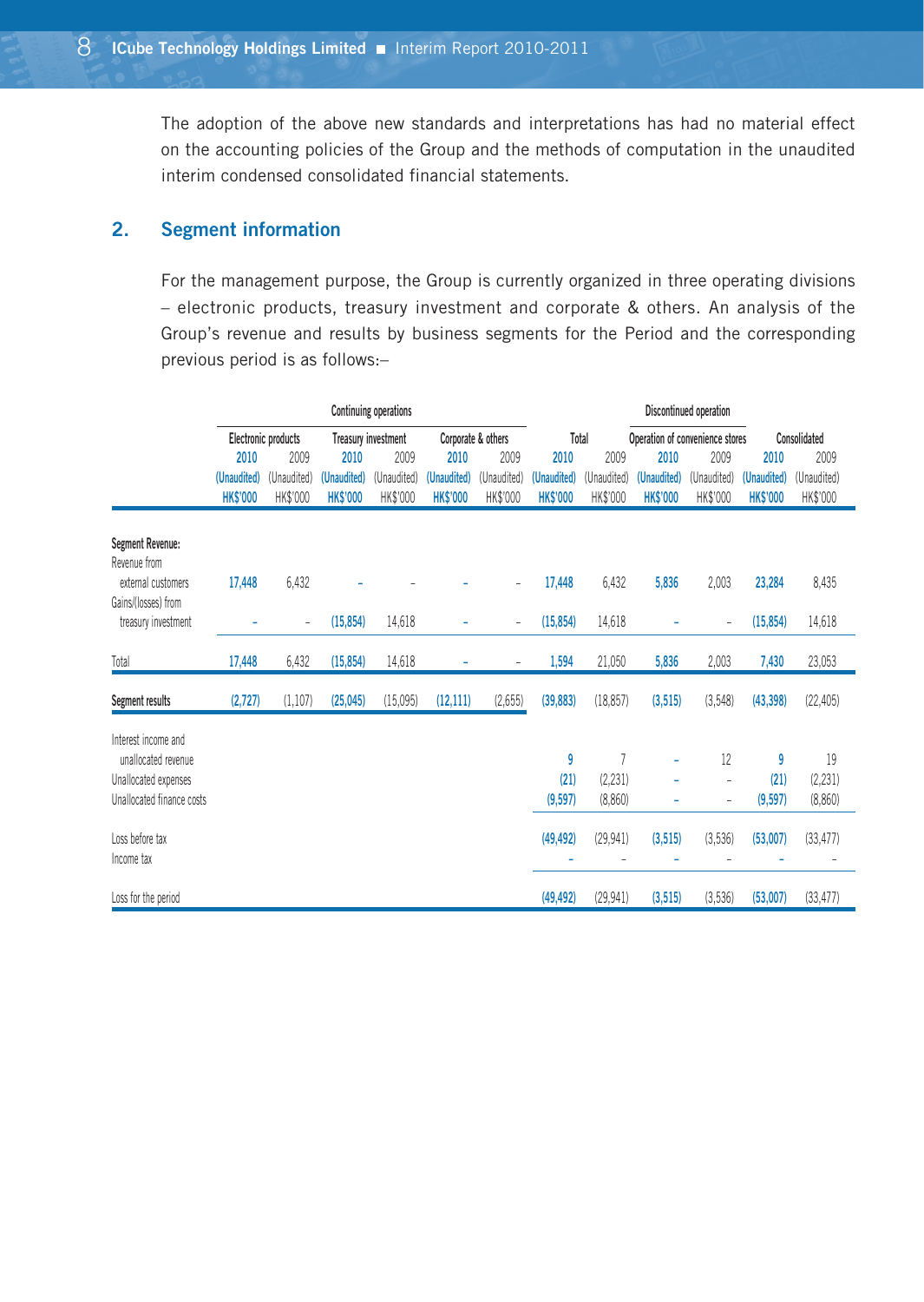# **3. Other income and gains**

|                      | For the six months |                    |  |  |
|----------------------|--------------------|--------------------|--|--|
|                      |                    | ended 30 September |  |  |
|                      | 2010               | 2009               |  |  |
|                      | (Unaudited)        | (Unaudited)        |  |  |
|                      | <b>HK\$'000</b>    | HK\$'000           |  |  |
| Bank interest income | 9                  | 6                  |  |  |
|                      |                    |                    |  |  |
| Others               | 174                |                    |  |  |
|                      | 183                |                    |  |  |

### **4. Loss before tax**

The Group's loss before tax is arrived at after charging:-

|              |                                        | For the six months<br>ended 30 September |  |  |
|--------------|----------------------------------------|------------------------------------------|--|--|
|              | 2010<br>(Unaudited)<br><b>HK\$'000</b> | 2009<br>(Unaudited)<br>HK\$'000          |  |  |
| Depreciation | 108                                    | 95                                       |  |  |

### **5. Finance costs**

|                                       | For the six months |                    |  |  |
|---------------------------------------|--------------------|--------------------|--|--|
|                                       |                    | ended 30 September |  |  |
|                                       | 2010               | 2009               |  |  |
|                                       | (Unaudited)        | (Unaudited)        |  |  |
|                                       | <b>HK\$'000</b>    | HK\$'000           |  |  |
| Interest on bank overdrafts wholly    |                    |                    |  |  |
| repayable within five years           |                    |                    |  |  |
| Inputed interest on convertible bonds | 9,597              | 8,859              |  |  |
|                                       | 9,597              | 8,860              |  |  |
|                                       |                    |                    |  |  |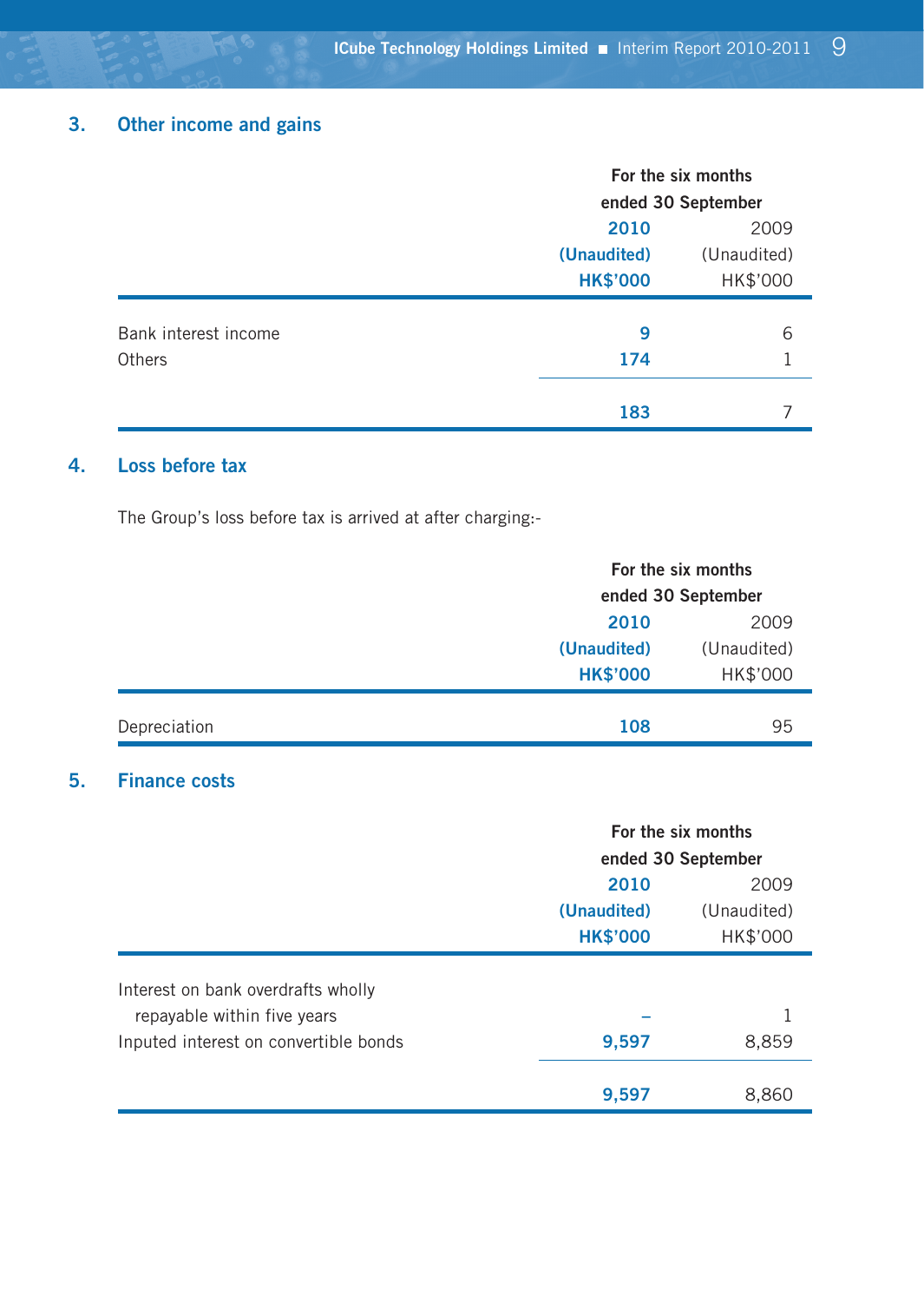#### **6. Tax**

No Hong Kong profits tax has been provided during the Period (2009: Nil) as the Group did not derive any assessable profit attributable to its operation in Hong Kong.

No provision for tax in the Mainland China has been made during the Period (2009: Nil) since no assessable profits has been generated by the subsidiaries operating in the Mainland China.

### **7. Discontinued operation**

The results of operation of convenience stores for the periods are presented below:

|                                                     | For the six months |             |  |  |
|-----------------------------------------------------|--------------------|-------------|--|--|
|                                                     | ended 30 September |             |  |  |
|                                                     | 2010               | 2009        |  |  |
|                                                     | (Unaudited)        | (Unaudited) |  |  |
|                                                     | <b>HK\$'000</b>    | HK\$'000    |  |  |
| Revenue                                             | 5,836              | 2,003       |  |  |
| Cost of good sold                                   | (4, 447)           | (1,518)     |  |  |
|                                                     |                    |             |  |  |
|                                                     | 1,389              | 485         |  |  |
| Other income and gains                              | 630                | 617         |  |  |
| Selling and distribution costs                      | (1,804)            | (123)       |  |  |
| Administrative expenses                             | (3,721)            | (4,507)     |  |  |
| Other operating expenses                            | (9)                | (8)         |  |  |
| Loss before tax from the discontinued operation     | (3, 515)           | (3,536)     |  |  |
| Income tax expense                                  |                    |             |  |  |
| Loss for the period from the discontinued operation | (3, 515)           | (3,536)     |  |  |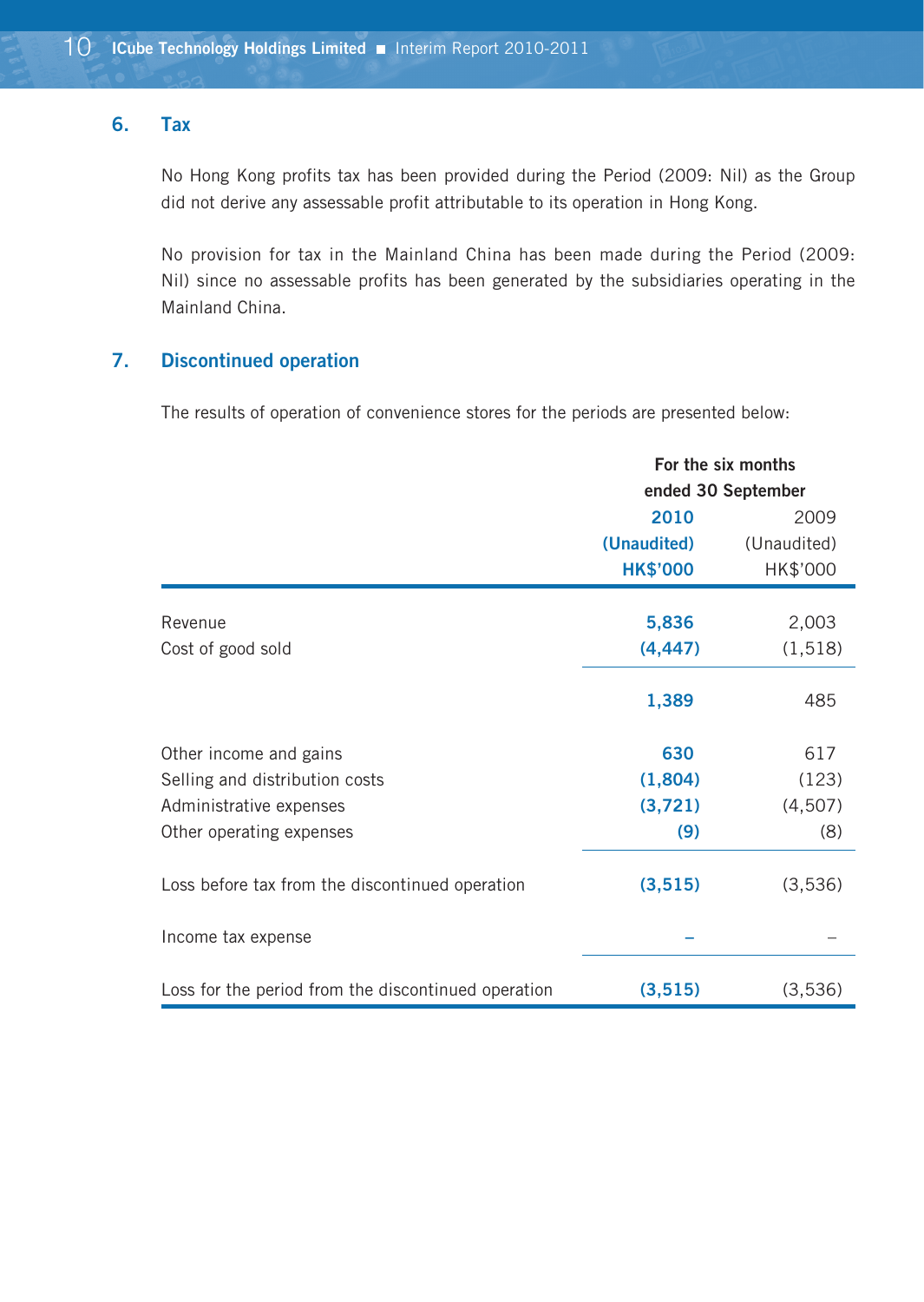The major classes of assets and liabilities of operation of convenience stores classified as held for sale as at 30 September 2010 are as follows:

|                                                        | At              | At        |
|--------------------------------------------------------|-----------------|-----------|
|                                                        | 30 September    | 31 March  |
|                                                        | 2010            | 2010      |
|                                                        | (Unaudited)     | (Audited) |
|                                                        | <b>HK\$'000</b> | HK\$'000  |
| Assets                                                 |                 |           |
| Property, plant and equipment                          | 3,017           |           |
| Inventories                                            | 1,053           |           |
| Prepayments, deposits and other receivables            | 3,443           |           |
| Cash and cash equivalents                              | 692             |           |
| Assets classified as held for sale                     | 8,205           |           |
| Liabilities                                            |                 |           |
| Trade payables                                         | (719)           |           |
| Other payables and accruals                            | (2, 113)        |           |
| Liabilities directly associated with                   |                 |           |
| the assets classified as held for sale                 | (2,832)         |           |
| Net assets directly associated with the disposal group | 5,373           |           |

### **8. Dividend**

The Board has resolved not to pay any interim dividend for Period (2009: Nil).

#### **9. Loss per share attributable to owners of the parent**

The calculation of basic loss per share amount is based on the loss attributable to owners of the parent for the Period of HK\$53,007,000 (2009: HK\$33,477,000) and the weighted average number of 2,824,643,047 (2009: 2,824,643,047) ordinary shares.

Diluted loss per share amount for the periods ended 30 September 2010 and 2009 have not been disclosed, as the share options and the convertible bonds outstanding during the periods ended 30 September 2010 and 2009 had an anti-dilutive effect on the basic loss per share for these periods.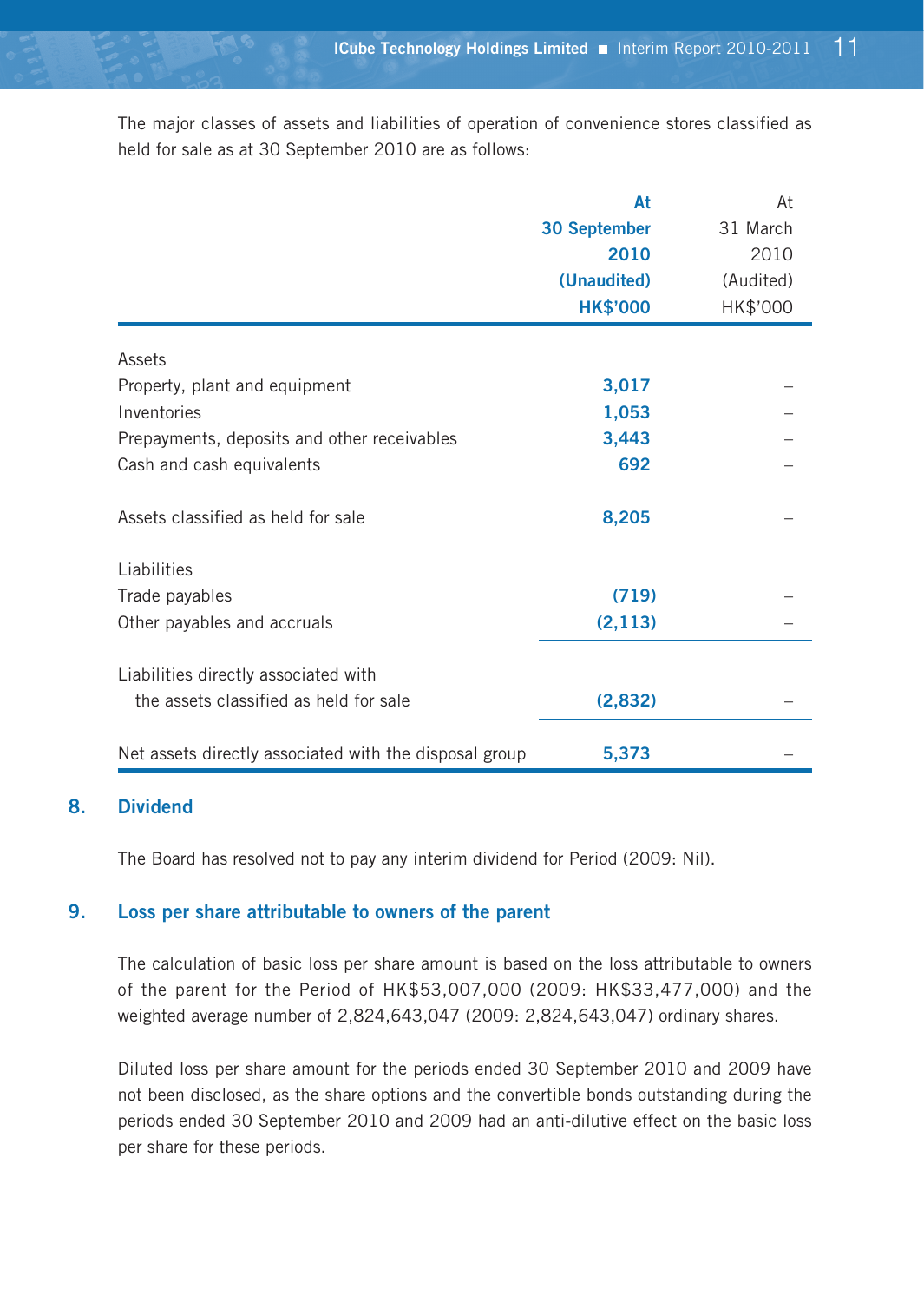# **10. Available-for-sale equity investments**

|                                           | At                  | At        |
|-------------------------------------------|---------------------|-----------|
|                                           | <b>30 September</b> | 31 March  |
|                                           | 2010                | 2010      |
|                                           | (Unaudited)         | (Audited) |
|                                           | <b>HK\$'000</b>     | HK\$'000  |
| Listed equity investments, at fair value: |                     |           |
| Hong Kong                                 | 386                 | 404       |
| Elsewhere                                 | 17,538              | 16,491    |
|                                           | 17,924              | 16,895    |

# **11. Equity investments at fair value through profit or loss**

| 31 March  |
|-----------|
| 2010      |
| (Audited) |
| HK\$'000  |
| 147,526   |
| 162,803   |
|           |

### **12. Inventories**

|                  | At                  | At        |
|------------------|---------------------|-----------|
|                  | <b>30 September</b> | 31 March  |
|                  | 2010                | 2010      |
|                  | (Unaudited)         | (Audited) |
|                  | <b>HK\$'000</b>     | HK\$'000  |
|                  |                     |           |
| Raw materials    | 1,133               | 200       |
| Work in progress | 677                 |           |
| Finished goods   | 785                 | 864       |
|                  |                     |           |
|                  | 2,595               | 1,064     |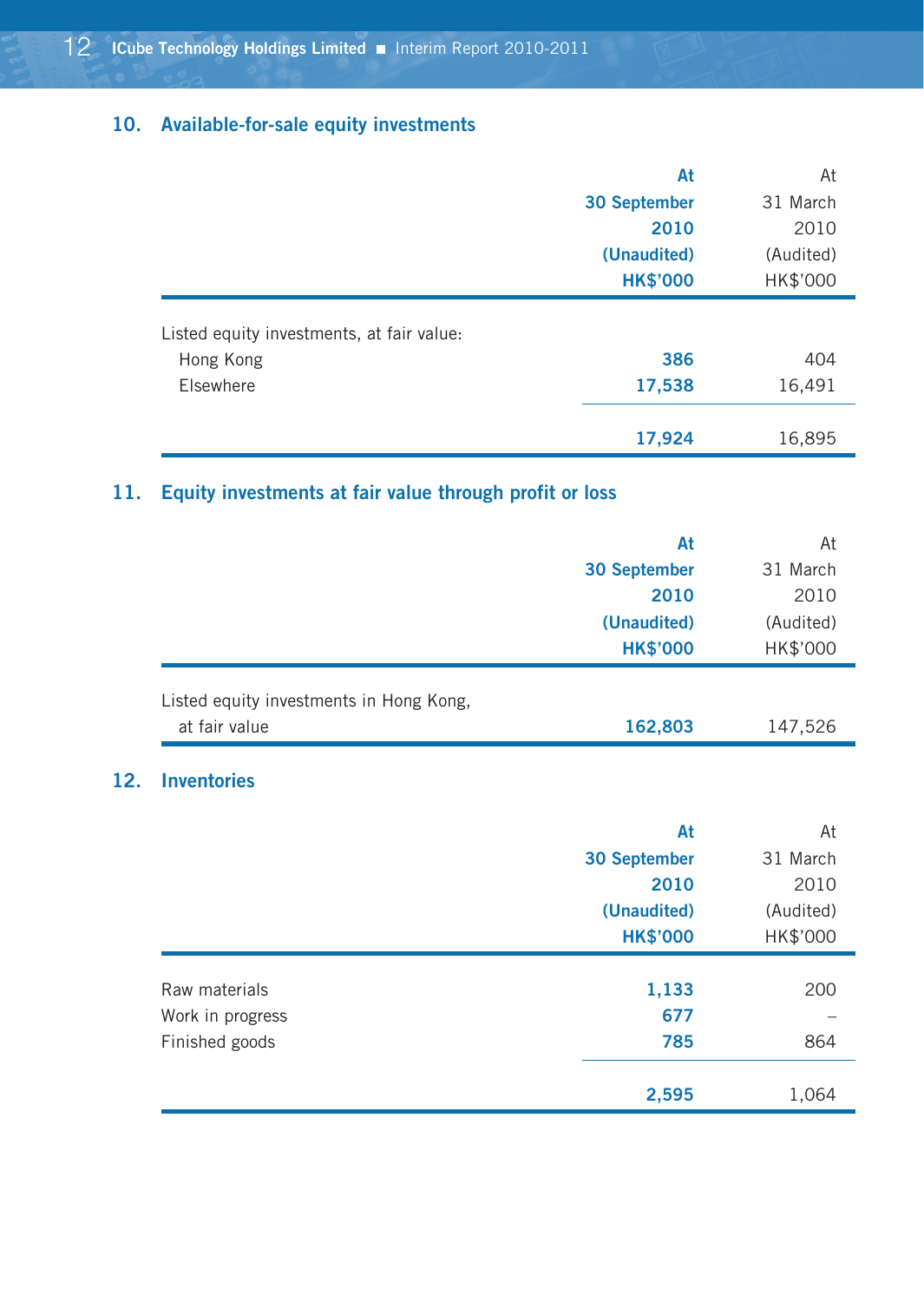#### **13. Bills and trade receivables**

|                          | At                  | At        |
|--------------------------|---------------------|-----------|
|                          | <b>30 September</b> | 31 March  |
|                          | 2010                | 2010      |
|                          | (Unaudited)         | (Audited) |
|                          | <b>HK\$'000</b>     | HK\$'000  |
|                          |                     |           |
| <b>Bills receivables</b> | 1,642               |           |
| Trade receivables        | 2,115               | 1,407     |
|                          |                     |           |
|                          | 3,757               | 1,407     |

The Group's trading terms with its customers are mainly on credit, except for new customers where payment in advance is normally required. The credit period is generally for a period of one month, extending up to two months for major customers. Each customer has a maximum credit limit. The Group seeks to maintain strict control over its outstanding receivables. Overdue balances are regularly reviewed by senior management. Trade receivables are non-interest-bearing.

Ageing analysis:

|                | At                  | At        |
|----------------|---------------------|-----------|
|                | <b>30 September</b> | 31 March  |
|                | 2010                | 2010      |
|                | (Unaudited)         | (Audited) |
|                | <b>HK\$'000</b>     | HK\$'000  |
|                |                     |           |
| Within 1 month | 2,991               | 1,389     |
| 1 to 2 months  | 711                 | 18        |
| Over 3 months  | 55                  |           |
|                |                     |           |
|                | 3,757               | 1,407     |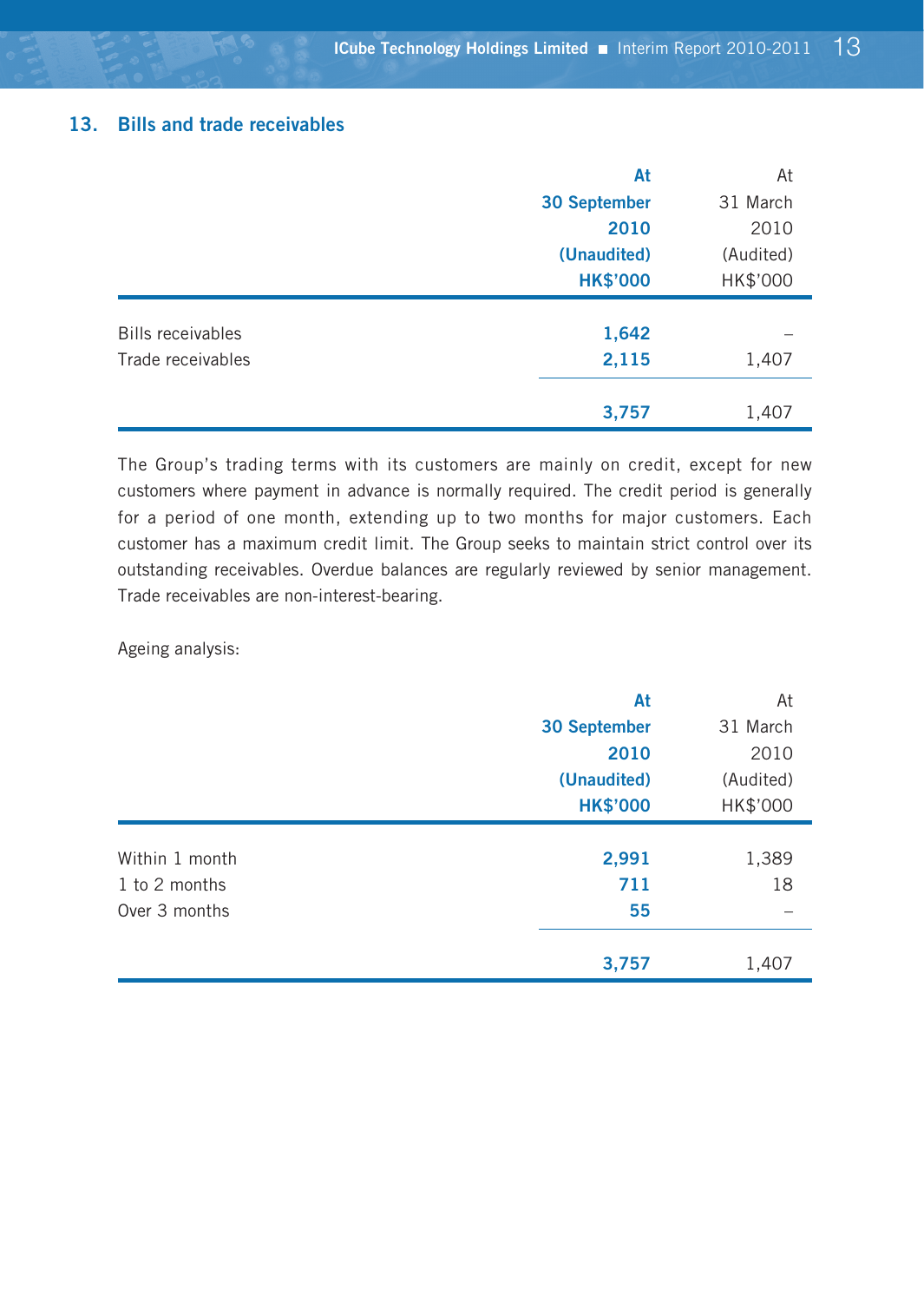### **14. Trade payables**

Ageing analysis:

|                      | At                  | At        |
|----------------------|---------------------|-----------|
|                      | <b>30 September</b> | 31 March  |
|                      | 2010                | 2010      |
|                      | (Unaudited)         | (Audited) |
|                      | <b>HK\$'000</b>     | HK\$'000  |
|                      |                     |           |
| Within 1 to 2 months | 3,033               | 943       |
| Over 3 months        | 56                  | 50        |
|                      | 3,089               | 993       |

# **15. Share capital**

|                                   | At                  | At        |
|-----------------------------------|---------------------|-----------|
|                                   | <b>30 September</b> | 31 March  |
|                                   | 2010                | 2010      |
|                                   | (Unaudited)         | (Audited) |
|                                   | <b>HK\$'000</b>     | HK\$'000  |
| <b>Authorised</b>                 |                     |           |
| $-60,000,000,000$ ordinary shares |                     |           |
| of HK\$0.01 each                  | 600,000             | 600,000   |
| Issued and fully paid             |                     |           |
| $-2,824,643,047$ ordinary shares  |                     |           |
| of HK\$0.01 each                  | 28.247              | 28,247    |

### **16. Related party transactions**

During the Period, the Group had no related party transactions.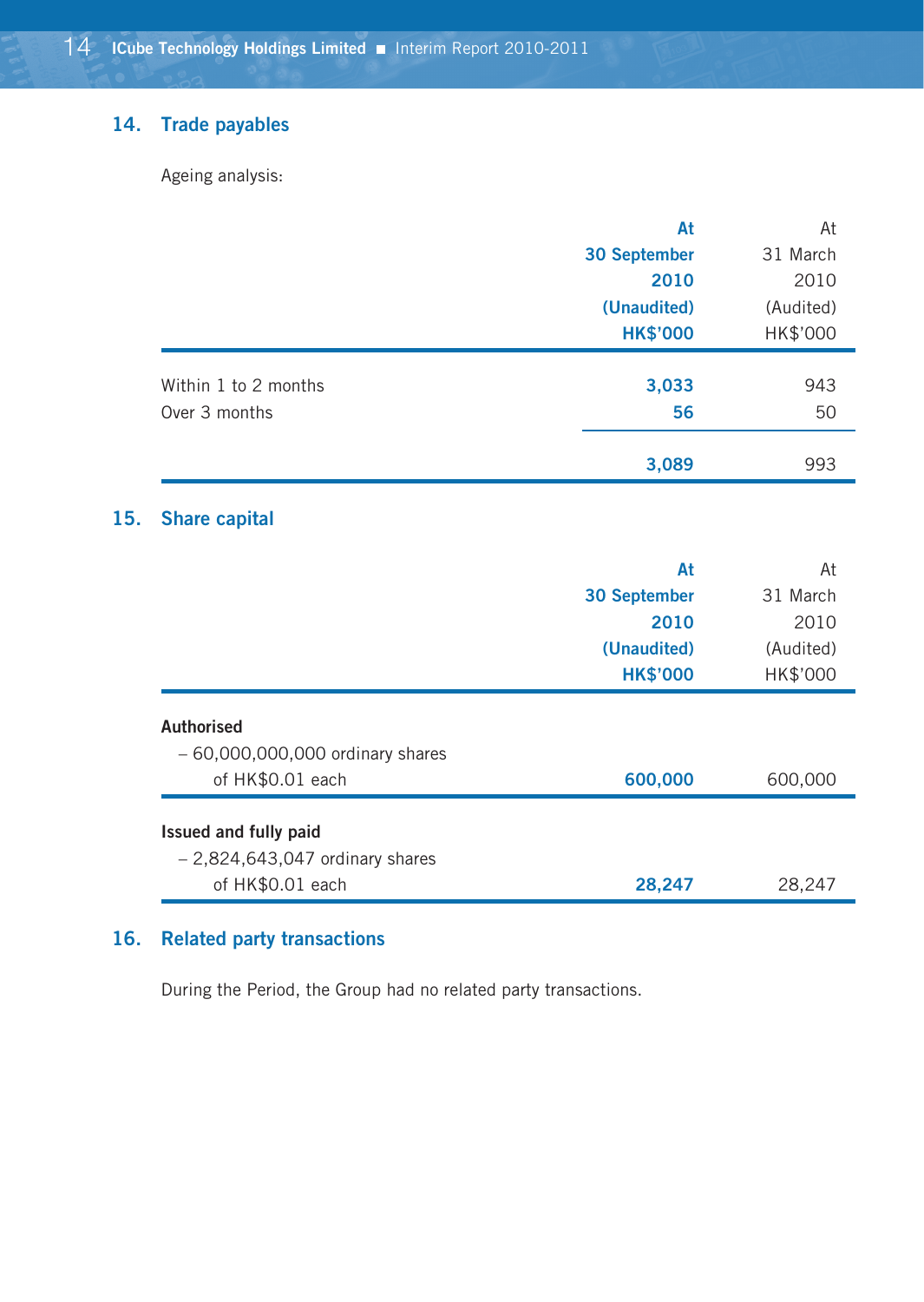# **MANAGEMENT DISCUSSION AND ANALYSIS**

# **Business Review**

The Group's revenue for the Period was HK\$1.6 million, representing a decrease of HK\$19.5 million or 92.4% as compared with the corresponding period of last year. The decrease in revenue was mainly due to a realized loss on equity securities of HK\$17.8 million. The loss for the Period was HK\$53.0 million, compared to the loss of HK\$33.5 million for the corresponding period of last year. Loss per share for the Period was HK1.88 cents (2009: Loss per share of HK1.19 cents). The Group's loss for the Period was primarily attributable to the realized loss on equity investments of HK\$17.8 million in the treasury investment segment.

During the Period, the economy of Vietnam remained uncertain and high inflationary and currency devaluation risks continued to adversely affect the performance of the retail sector in the Vietnamese market. In view of the economic uncertainties and the government's conservative view on foreign participation in the retail business, the Group has decided to restructure its existing business by disposing of its convenience stores business in Vietnam (the "Vietnam Disposal"). On 10 August 2010, the Group entered into a sales and purchase agreement for the disposal of the entire issued share capital and shareholder loan in GR Vietnam International Limited, a wholly owned subsidiary of the Group which is engaged in investment holding and the operation of convenience stores business in Vietnam for a consideration of HK\$33.2 million. The details of the above transaction were disclosed in the Company's announcement dated 10 August 2010. This transaction was completed on 12 October 2010. The expected gain from the disposal of the discontinued operation was approximately HK\$25 million. The Board believes that the disposal will enable the Group to avoid any further losses that will possibly be incurred in the convenience stores business and to redeploy its resources for other investment opportunities.

The electronic products trading business continued to face the intense market competition in terms of the downward price pressure. To complement the electronic products trading business, the Group has made its efforts to secure new sales orders for the assembly of traditional electronic products. During the Period, sales revenue from the electronic products segment increased by HK\$11.0 million, or 171.3% to HK\$17.4 million. Due to the increase in the labour costs and set-up overheads for the launch of the new products, the operating loss for this segment increased by HK\$1.6 million to HK\$2.7 million.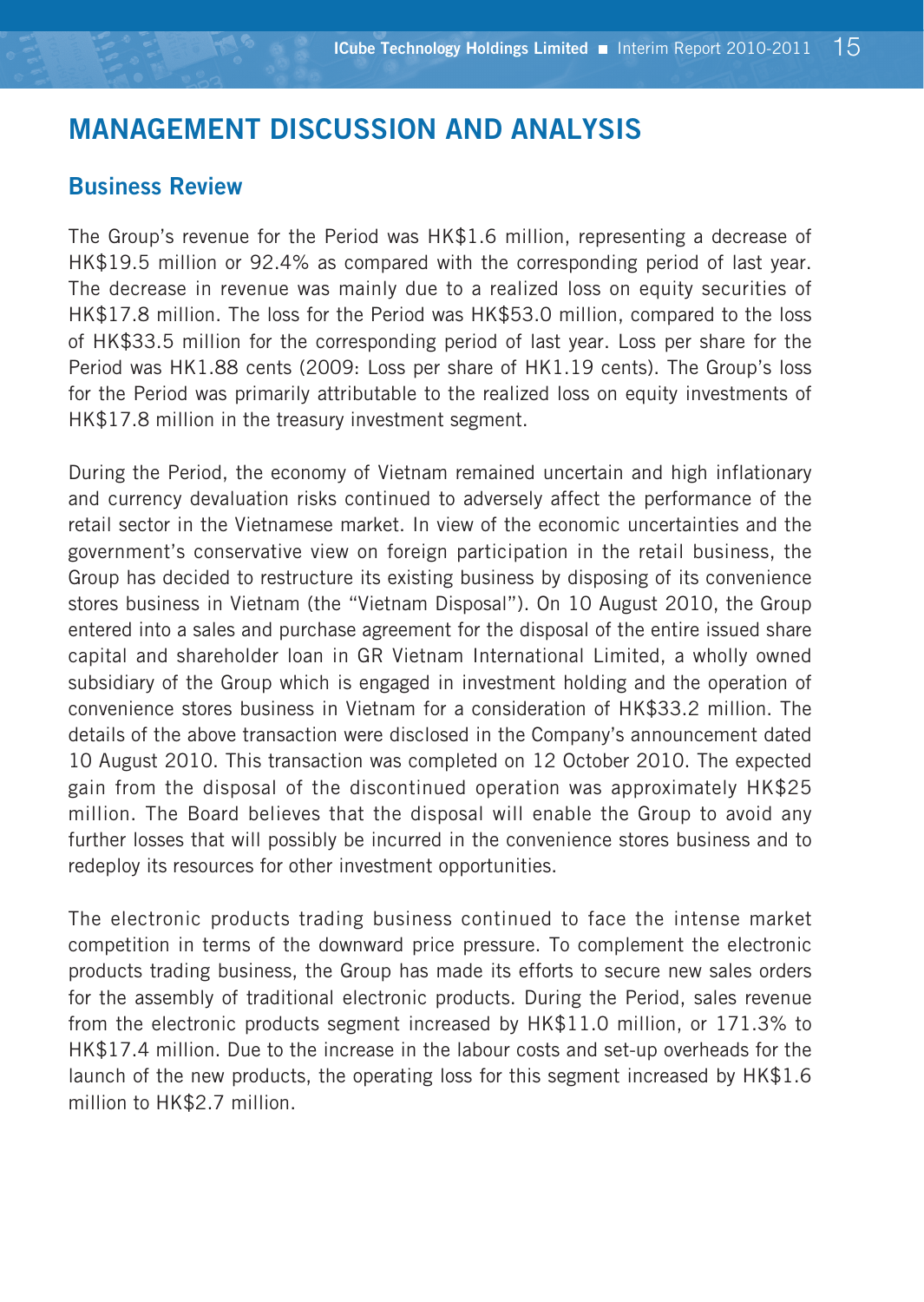During the Period, the Group continued to place strong research and development efforts on its System-on-chip (SoC) technology. The Group has achieved a significant milestone in bringing a higher level of technological development to China's semiconductor design space by developing a new core architecture for high computation performance, based on multi-processing and parallel computing. The core under development is a Multi-Threaded Virtual Pipeline (MVP) on a scalable and programmable stream processor, featuring the versatility of a unified processor by integrating the capabilities of a CPU, GPU and DSP in one solution. MVP-based SoC solutions can deliver the integrated features of a high-caliber multi-core solution while maintaining a substantial price/performance advantage in the semiconductor industry.

The Group continued to utilise its available funds in treasury investment. During the Period, the local stock market was less volatile and taking consolidation, the treasury investment segment recorded a net loss of HK\$25.0 million as compared with a net loss of HK\$15.1 million for the last corresponding period.

# **Prospects**

Mainland China has now become a key player in the global semiconductor market and its consumption of semiconductors has exceeded markets in Japan, North America and Europe. Coupled with global economic recovery and strong domestic economic growth, Mainland China's semiconductor consumption is expected to continue to grow. With the SoC business as its future core business, the Group will continue to dedicate efforts and resources in the research and development of its MVP-based SoC chips. The Board believes that the new developing business will enable the Group to capitalize on the future growth in the global semiconductor industry, particularly in Mainland China where there are opportunities for sustainable growth and higher earning prospects in the future.

Looking ahead, while global economic and financial uncertainties will persist, the Group will continue to be on the alert and to pursue a prudent investment strategy in developing its existing and new businesses.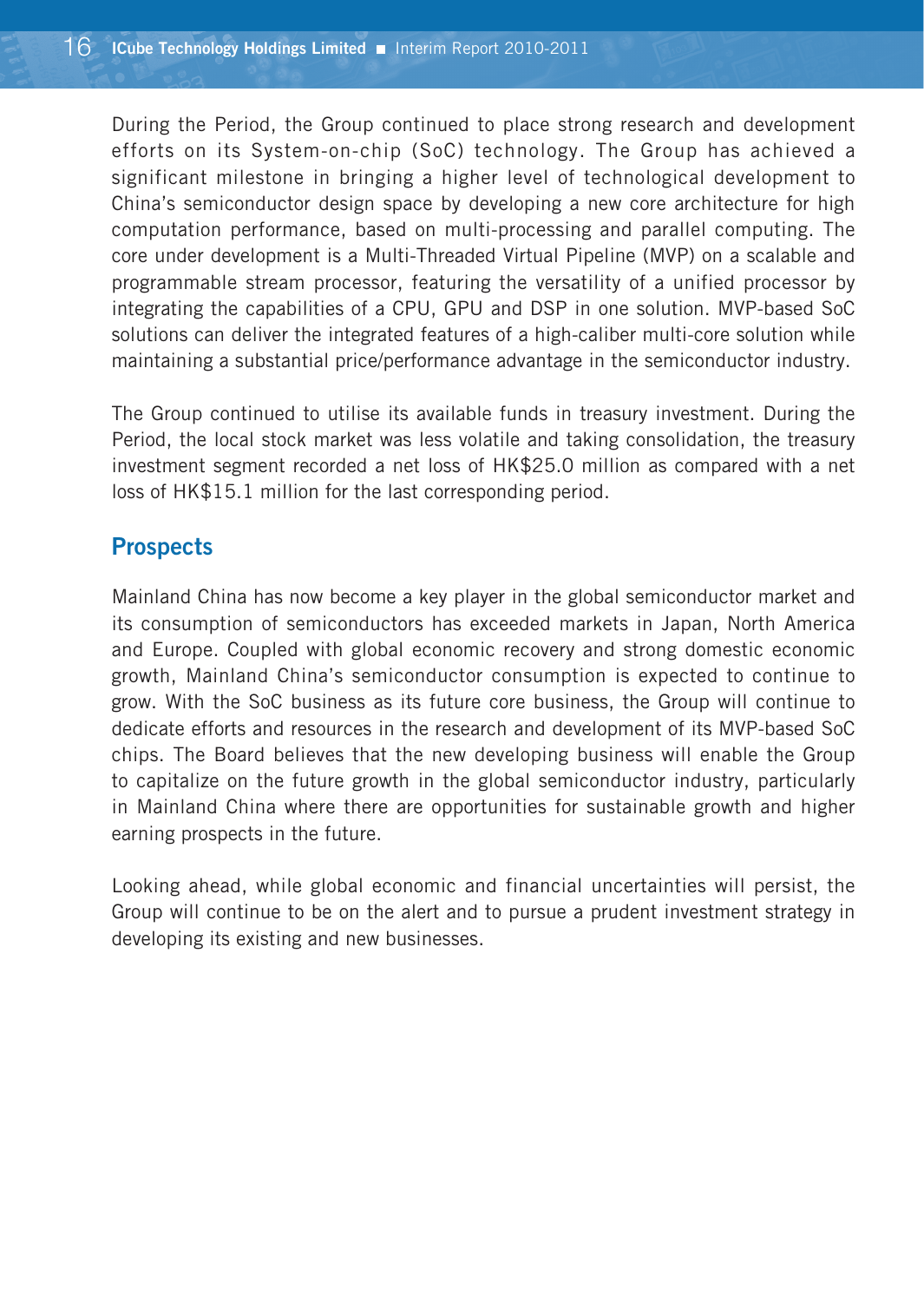# **Financial Review**

The Group's revenue for the Period was HK\$1.6 million, representing a decrease of HK\$19.5 million or 92.4% as compared with the corresponding period of last year. The Group's revenue mainly comprised the sales revenue of electronic products trading of HK\$17.4 million, a realised loss of HK\$17.8 million and income and gains of HK\$2.0 million from the treasury investment segment.

The loss for the Period was HK\$53.0 million. As at 30 September 2010, the Group's consolidated net asset value was HK\$118.5 million (31 March 2010: HK\$168.7 million). The Group maintained a sound financial position and nil of bank borrowings.

# **Liquidity and Financial Resources**

During the Period, the Group generally financed its operations with internally generated cash flow, cash reserve and banking facilities. The Group's bank and short term deposits as at 30 September 2010 amounted to HK\$78.1 million (31 March 2010: HK\$141.4 million).

As at 30 September 2010, the Group had no bank overdrafts, short or long term interest-bearing bank borrowings (31 March 2010: Nil).

As at 30 September 2010, the Group's current ratio was 1.2 times (31 March 2010: 1.5 times) based on current assets of HK\$261.0 million (31 March 2010: HK\$295.9 million) and current liabilities of HK\$210.8 million (31 March 2010: HK\$197.3 million).

As at 30 September 2010, the Group had capital commitments for capital contribution to a joint venture company of HK\$15.3 million (31 March 2010: HK\$15.3 million). Apart from that, the Group had no other contingent liabilities or other material commitments.

# **Capital Structure**

As at 30 September 2010, the Group's gearing ratio, being convertible bonds payable to net worth and convertible bonds payable was 62.5% (31 March 2010: 52.7%).

The Group's bank deposits are mainly denominated in Hong Kong dollars. Most of the Group's sales and purchases are made in United States dollars and Hong Kong dollars. Therefore, the Group's exchange risk exposure is minimal.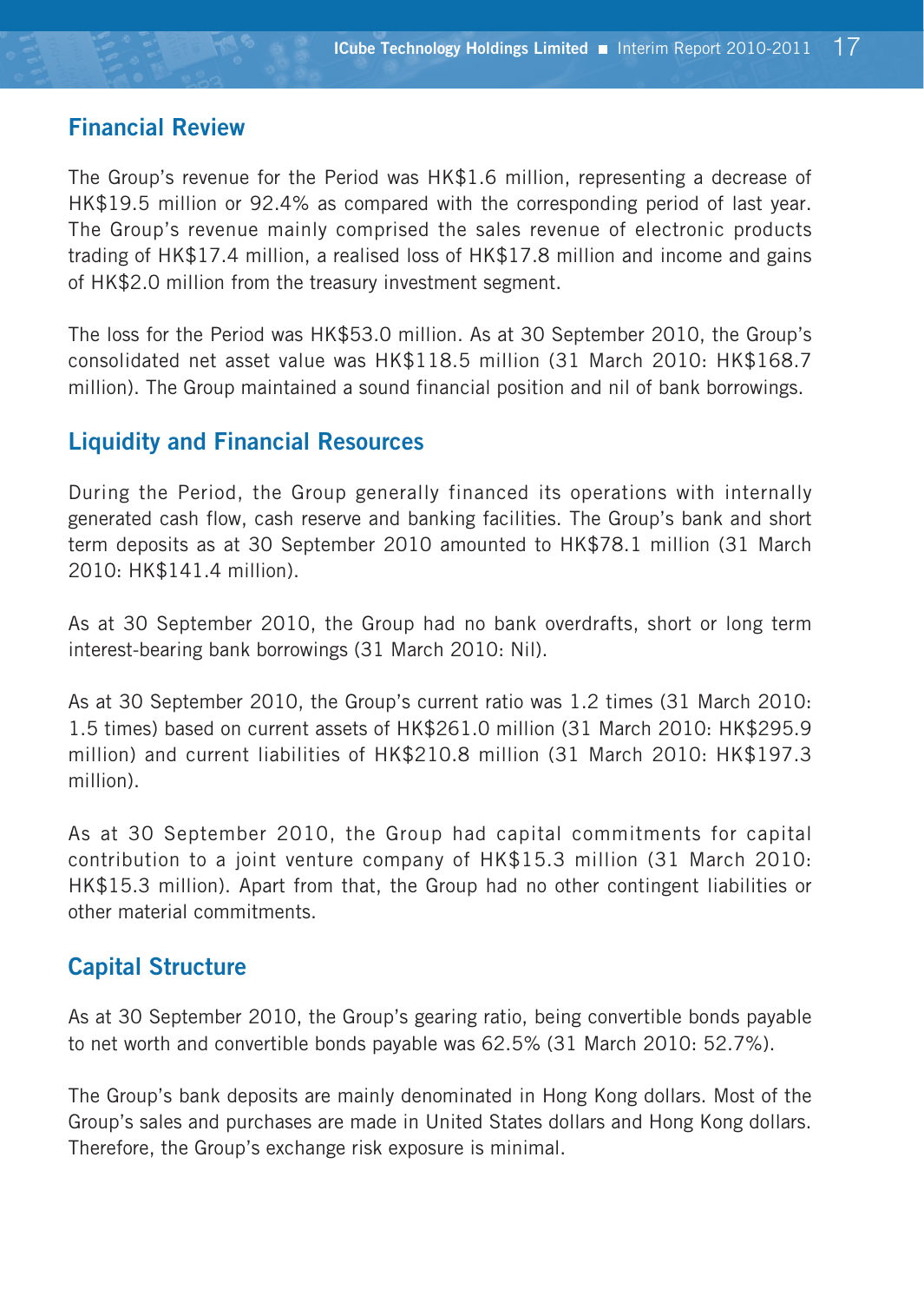### **Post Balance Sheet Events**

- (i) On 8 October 2010, the Company entered into a placing agreement with a placing agent for the placing of three year zero-coupon Convertible Bonds, on a best efforts basis, with a principal amount of HK\$200 million at the conversion price of HK\$0.125 per share. The 1,600,000,000 conversion shares represented approximately 36.16% of the issued share capital of the Company as enlarged by the conversion shares. The net proceeds from the placing of approximately HK\$195.5 million are to be utilized for the redemption of the 2007 Convertible Bonds issued by the Company on 16 November 2007 or repayment of any short term financing. The details of the above transaction were disclosed in the Company's announcement dated 8 October 2010.
- (ii) On 12 October 2010, the transaction for the disposal of the subsidiary mentioned above was completed. The details of the transaction were disclosed in the Company's announcement dated 10 August 2010.

### **Significant Investments**

As at 30 September 2010, the Group held convertible notes issued by a company listed on the Stock Exchange with fair value amount of the conversion option derivative of HK\$Nil and the carrying amount of the loan portion of HK\$50.3 million. The carrying amount of the loan portion approximated to its fair value. The interest income for the Period was HK\$0.6 million.

As at 30 September 2010, the Group maintained a portfolio of equity investments (including available-for-sale equity investments and equity investments at fair value through profit or loss) with total carrying amount of HK\$180.7 million. The related dividend income for the Period was HK\$1.3 million and the loss on disposal of equity investments at fair value through profit or loss was HK\$17.8 million.

### **Details of Charges on Assets**

As at 30 September 2010, a fixed deposit of HK\$7.3 million (31 March 2010: HK\$7.3 million) was pledged to secure banking facilities granted to the Group.

### **Material Acquisitions and Disposals**

During the Period, save for the Vietnam Disposal, the Company had no material acquisitions or disposals of subsidiaries or associates.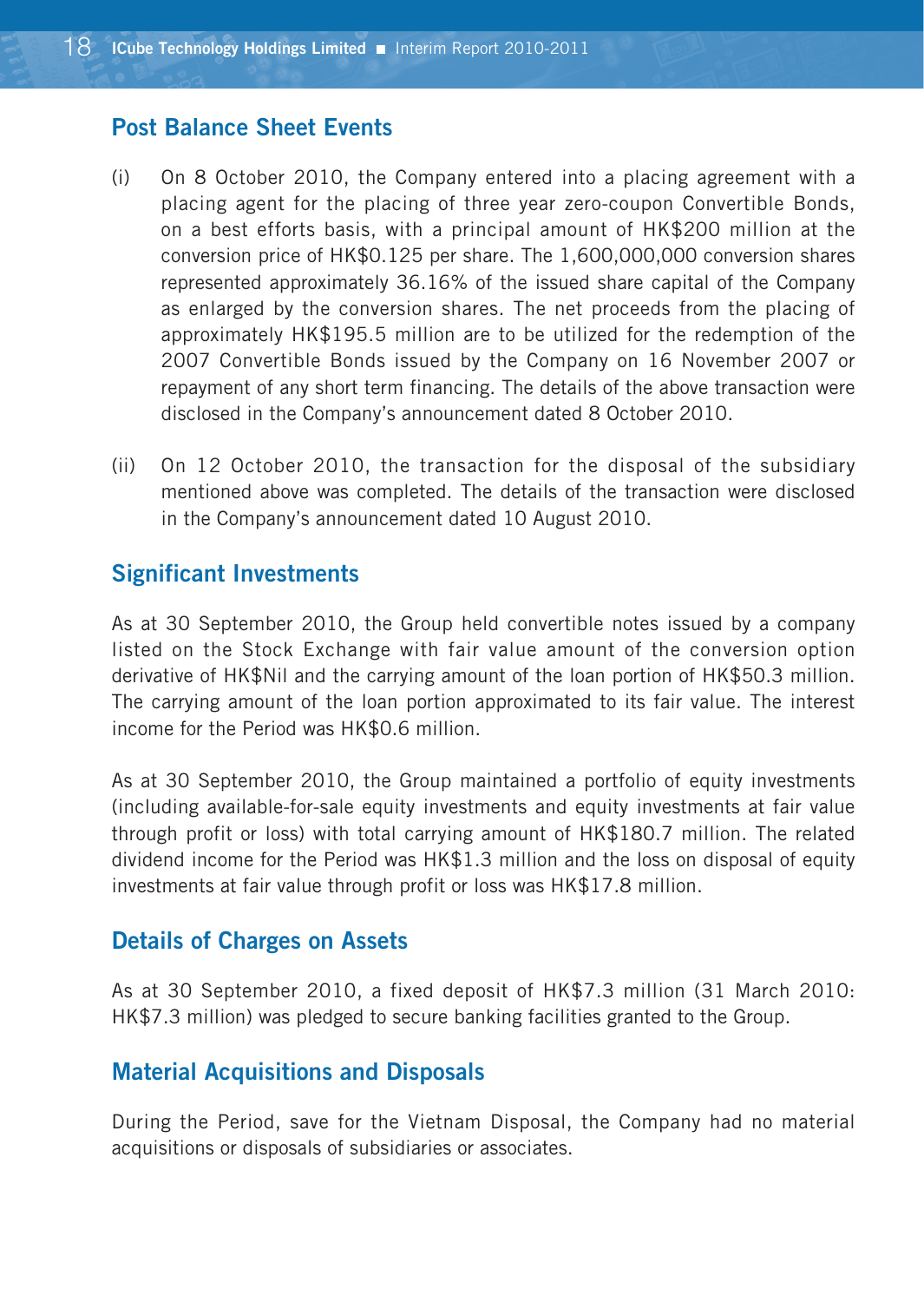### **Employment, Training and Development**

As at 30 September 2010, the Group had a total of 293 employees of which 28 were based in Hong Kong, 144 based in Mainland China and 121 based in Vietnam. The Group is committed to staff training and development and structured training programs for all employees.

Remuneration packages are maintained at a competitive level and reviewed on a periodic basis. Bonuses and share options are awarded to employees according to individual performance and industry practice.

# **DIRECTORS' INTERESTS IN SHARES AND UNDERLYING SHARES OF THE COMPANY**

As at 30 September 2010, the interests of the directors of the Company in the shares and underlying shares of the Company (within the meaning of Part XV of the Securities and Futures Ordinance (the "SFO")), as recorded in the register required to be kept by the Company pursuant to Section 352 of the SFO or as otherwise notified to the Company and the Stock Exchange pursuant to the Model Code for Securities Transactions by Directors of Listed Issuers (the "Model Code") were as follows:-

## **(1) Long position in ordinary shares of the Company**

| Name of director | Capacity                                     | Number of<br>ordinary shares<br>held | Percentage* of<br>the Company's<br>issued<br>share capital |
|------------------|----------------------------------------------|--------------------------------------|------------------------------------------------------------|
| Mr. Wong Howard  | Interest held by a controlled<br>corporation | 680,000,000<br>(Note)                | 24.07%                                                     |
|                  | Beneficial owner                             | 21,299,000                           | 0.75%                                                      |
|                  |                                              | 701,299,000                          | 24.82%                                                     |
| Mr. Wong Yat Fai | Beneficial owner                             | 21,299,000                           | 0.75%                                                      |

*Note:* These shares were held by Allied Way International Limited ("Allied Way"). Allied Way is a company incorporated in Hong Kong, the entire issued capital of which is owned as to 50% by Mr. Wong Howard and 50% by his spouse, Ms. Cheung Mei Yee, Rebacca ("Ms. Rebacca Cheung"). Mr. Wong Howard and his spouse were deemed to be interested in these 680,000,000 shares of the Company held by Allied Way under Part XV of the SFO.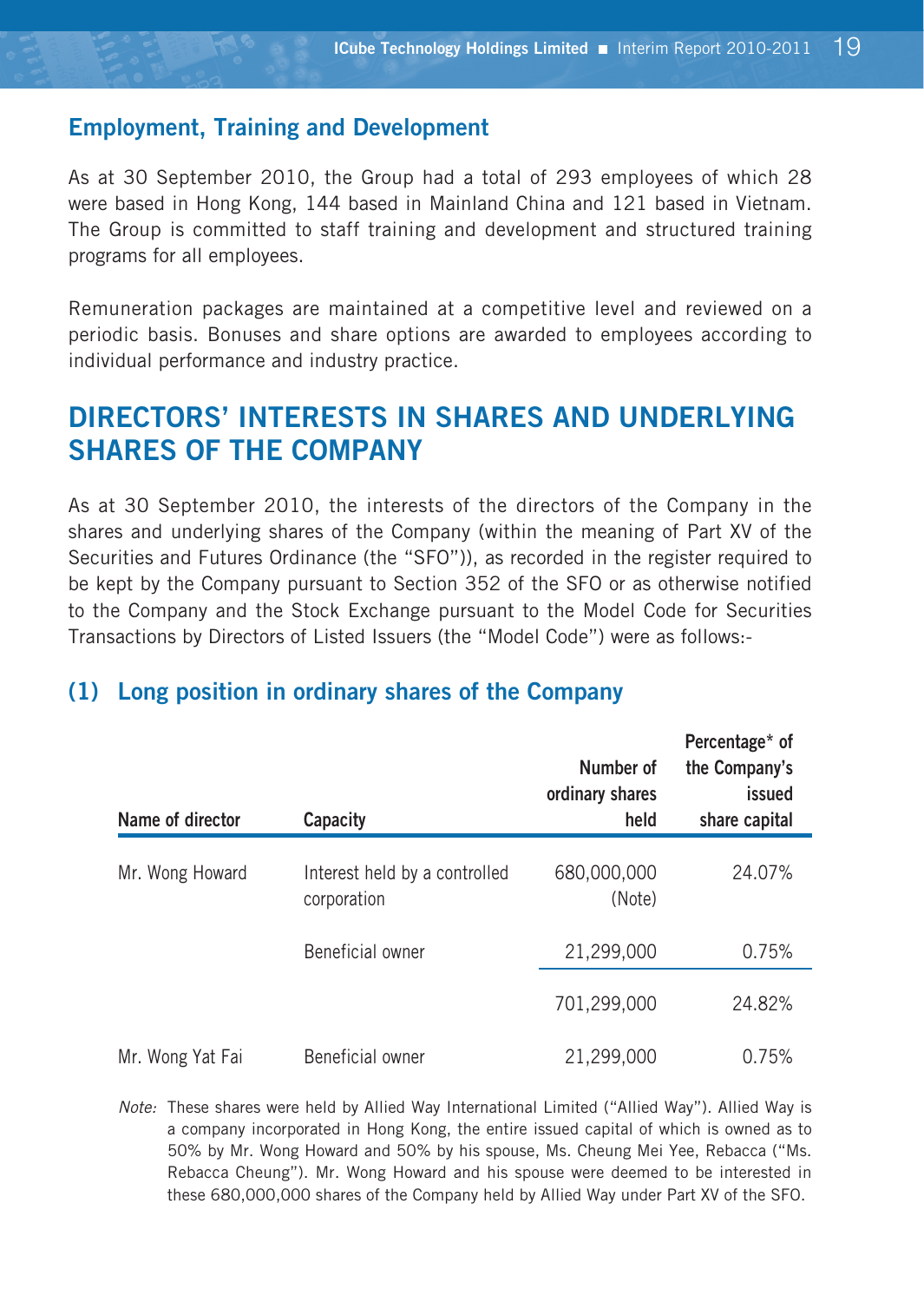# **(2) Long position in underlying shares of the Company – physically settled unlisted equity derivatives**

| issued<br>share capital |
|-------------------------|
|                         |
| 0.99%<br>0.99%          |
|                         |

Details of the above share options as required to be disclosed by the Listing Rules have been disclosed under the paragraph headed "Share Option Scheme".

The percentage represents the number of ordinary shares/underlying shares interested divided by the number of the Company's issued shares as at 30 September 2010.

In addition to the above, Mr. Wong Howard and Mr. Wong Yat Fai hold shares in certain subsidiaries of the Company in a non-beneficial capacity, solely for the purpose of complying the previous requirement of having a minimum of two shareholders.

Save as disclosed above, as at 30 September 2010, none of the directors or chief executives of the Company had interests or short position in the shares, underlying shares or debentures of the Company or its associated corporations (within the meaning of Part XV of the SFO) as recorded in the register required to be kept by the Company pursuant to Section 352 of the SFO or as otherwise notified to the Company and Stock Exchange pursuant to the Model Code.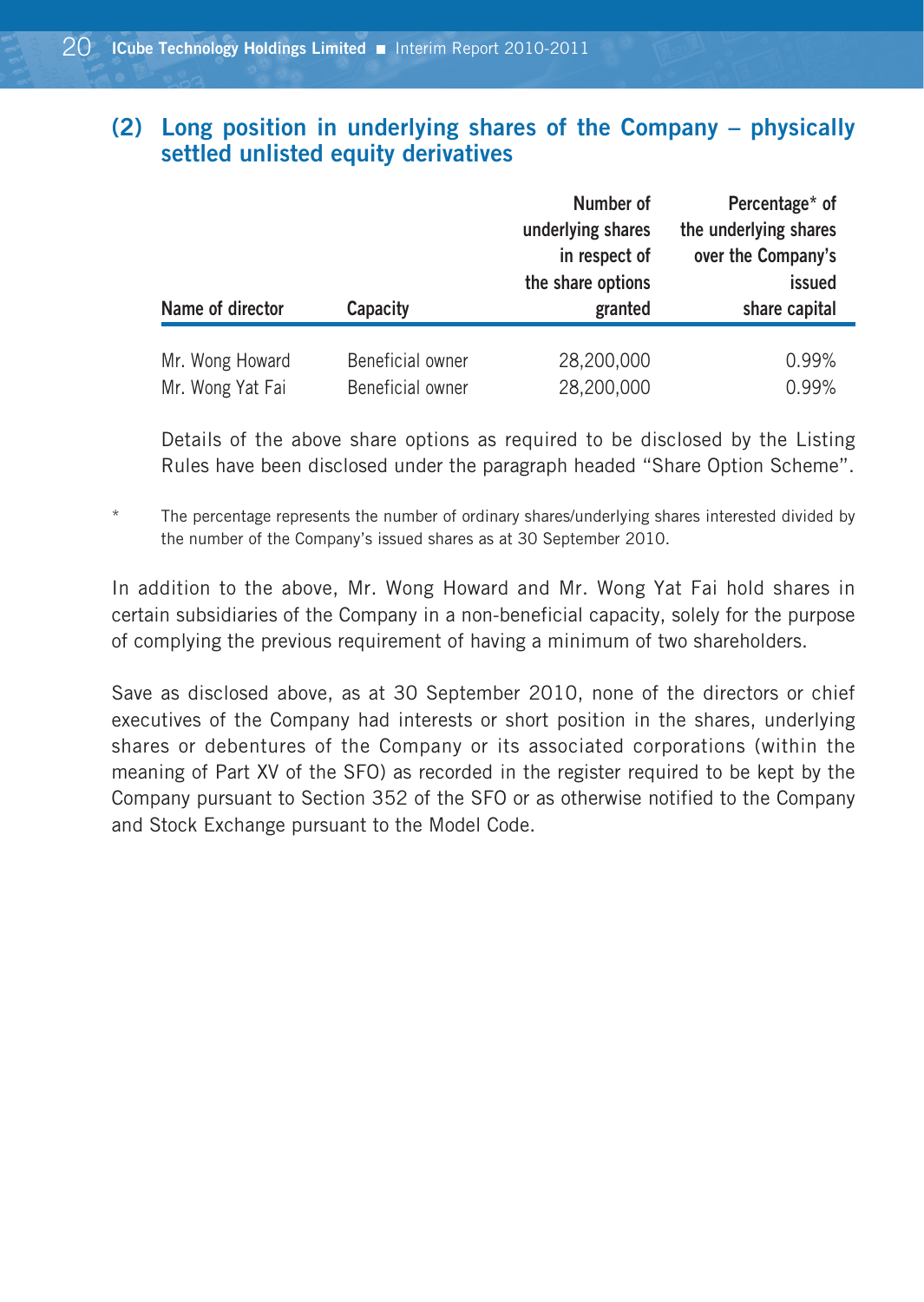# **SHARE OPTION SCHEME**

The Company operates a share option scheme (the "Scheme") adopted on 27 August 2003 for the purpose of providing incentives and rewards to eligible participants (including but not limited to the directors and employees of the Group) who contribute to the success of the Group's operation.

A summary of movements of the share options granted under the Scheme during the Period is set out below:

| Name or category<br>of participant | Number of<br>share options<br>outstanding<br>at 1 April<br>2010 | Number of<br>share options<br>granted/<br>exercised/<br>cancelled/<br>lapsed during<br>the Period | Number of<br>share options<br>outstanding<br>at 30<br>September<br>2010 | Date of<br>grant of<br>share options | <b>Exercise period</b><br>of share options* | <b>Exercise</b><br>price of<br>share<br>options**<br>(HK\$ per<br>share) |
|------------------------------------|-----------------------------------------------------------------|---------------------------------------------------------------------------------------------------|-------------------------------------------------------------------------|--------------------------------------|---------------------------------------------|--------------------------------------------------------------------------|
| <b>Director</b>                    |                                                                 |                                                                                                   |                                                                         |                                      |                                             |                                                                          |
| Mr. Wong Howard                    | 9,400,000                                                       | $\overline{\phantom{0}}$                                                                          | 9,400,000                                                               | 18/8/2009                            | 1/1/2010-30/6/2012                          | 0.1362                                                                   |
|                                    | 9,400,000                                                       |                                                                                                   | 9.400.000                                                               | 18/8/2009                            | 1/7/2010-30/6/2012                          | 0.1362                                                                   |
|                                    | 9,400,000                                                       | ÷,                                                                                                | 9,400,000                                                               | 18/8/2009                            | 1/1/2011-30/6/2012                          | 0.1362                                                                   |
|                                    | 28,200,000                                                      |                                                                                                   | 28,200,000                                                              |                                      |                                             |                                                                          |
| Mr. Wong Yat Fai                   | 9,400,000                                                       | $\overline{a}$                                                                                    | 9,400,000                                                               | 18/8/2009                            | 1/1/2010-30/6/2012                          | 0.1362                                                                   |
|                                    | 9,400,000                                                       | $\overline{a}$                                                                                    | 9,400,000                                                               | 18/8/2009                            | 1/7/2010-30/6/2012                          | 0.1362                                                                   |
|                                    | 9.400.000                                                       | ÷,                                                                                                | 9.400.000                                                               | 18/8/2009                            | 1/1/2011-30/6/2012                          | 0.1362                                                                   |
|                                    | 28,200,000                                                      | $\overline{\phantom{0}}$                                                                          | 28,200,000                                                              |                                      |                                             |                                                                          |
| Other employees                    |                                                                 |                                                                                                   |                                                                         |                                      |                                             |                                                                          |
| In aggregate                       | 35,770,000                                                      | $\overline{\phantom{0}}$                                                                          | 35,770,000                                                              | 18/8/2009                            | 1/1/2010-30/6/2012                          | 0.1362                                                                   |
|                                    | 35,590,000                                                      | $\overline{a}$                                                                                    | 35,590,000                                                              | 18/8/2009                            | 1/7/2010-30/6/2012                          | 0.1362                                                                   |
|                                    | 35,410,000                                                      | ÷,                                                                                                | 35,410,000                                                              | 18/8/2009                            | 1/1/2011-30/6/2012                          | 0.1362                                                                   |
|                                    | 106.770.000                                                     | $\overline{\phantom{0}}$                                                                          | 106,770,000                                                             |                                      |                                             |                                                                          |
|                                    | 163,170,000                                                     |                                                                                                   | 163,170,000                                                             |                                      |                                             |                                                                          |

The vesting period of the share options is from the date of grant until the commencement of the exercise period.

\*\* The exercise price of the share options is subject to adjustment in case of rights or bonus issues, or other similar changes in the Company's share capital.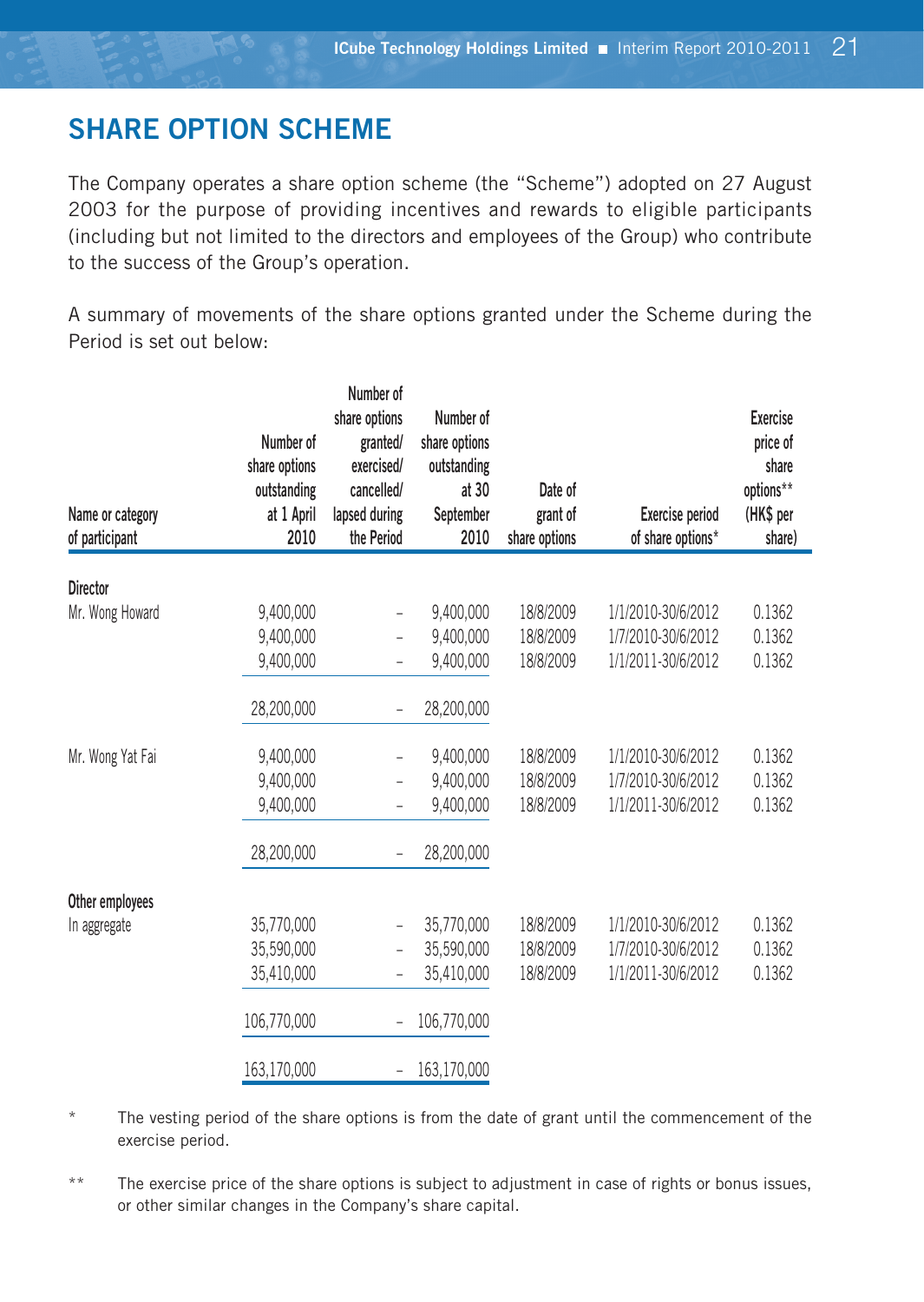The fair value of the equity-settled share options granted during the year ended 31 March 2010 was estimated by Ascent Partners Transaction Service Limited, an independent firm of professionally qualified valuers, using the black-scholes option pricing model, taking into account the terms and conditions upon which the options were granted. The fair value of the equity-settled share options granted was HK\$13,781,000. The Group recognised a share option expenses of HK\$1,957,000 during the period ended 30 September 2010. As at 30 September 2010, the Company had 163,170,000 share options outstanding under the following 3 tranches:

| Tranche $1 -$ |                                                             | 54,570,000 shares options, which are exercisable for the       |
|---------------|-------------------------------------------------------------|----------------------------------------------------------------|
|               |                                                             | period from 1 January 2010 to 30 June 2012.                    |
| Tranche 2     | $\mathcal{L}^{\mathcal{L}}$ and $\mathcal{L}^{\mathcal{L}}$ | 54,390,000 share options, which are exercisable for the period |
|               |                                                             | from 1 July 2010 to 30 June 2012.                              |
| Tranche 3     | $\sim$ $-$                                                  | 54,210,000 share options, which are exercisable for the period |
|               |                                                             | from 1 January 2011 to 30 June 2012.                           |

The following table lists the inputs to the valuation model used:

|                                  | Tranche 1 | Tranche 2 | Tranche 3 |
|----------------------------------|-----------|-----------|-----------|
| Dividend yield (%)               | N/A       | N/A       | N/A       |
| Expected volatility (%)          | 124.28    | 121.80    | 120.88    |
| Historical volatility (%)        | 124.28    | 121.80    | 120.88    |
| Risk-free interest rate (%)      | 0.44      | 0.52      | 0.62      |
| Share price at grant date (HK\$) | 0.14      | 0.14      | 0.14      |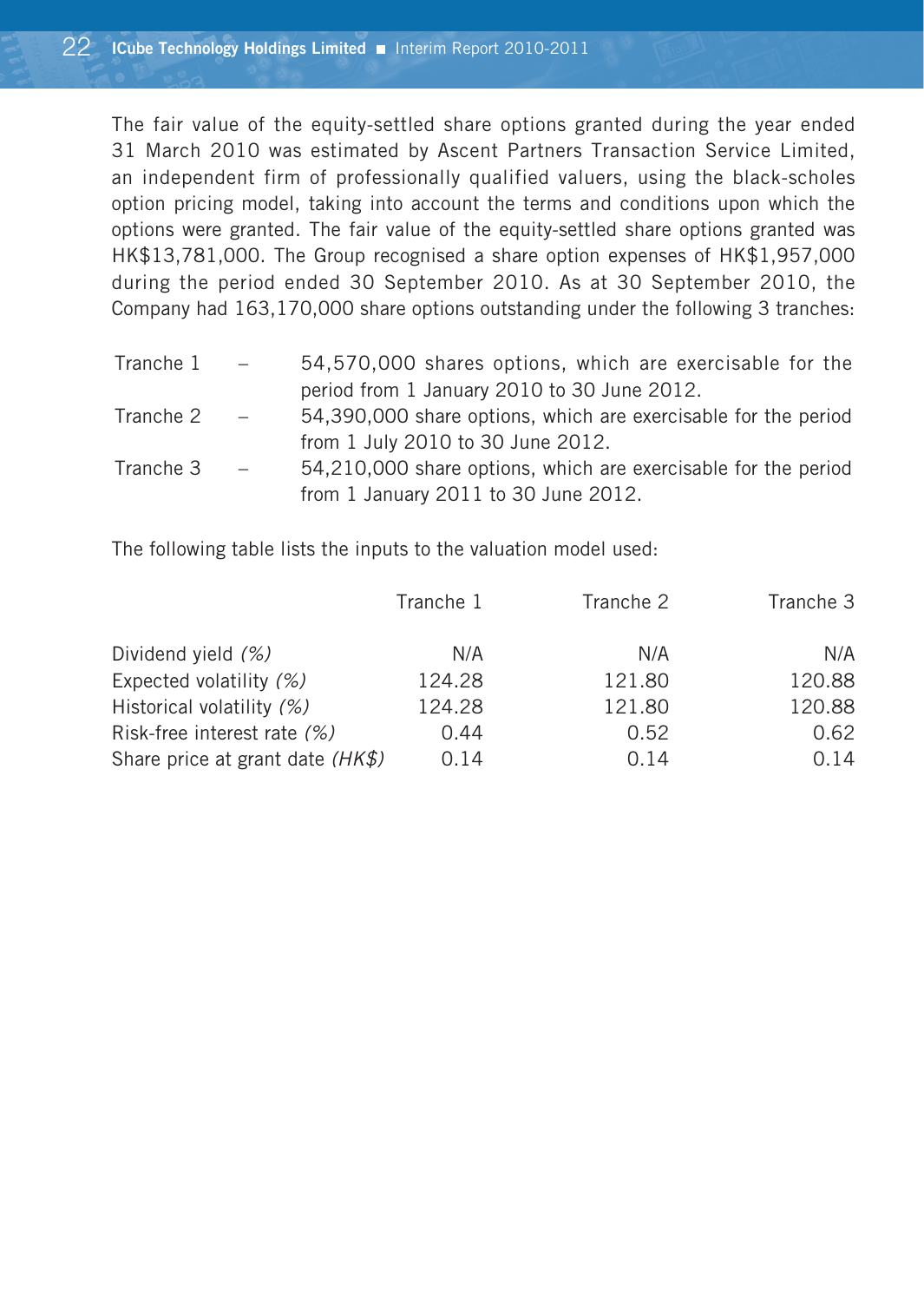# **SUBSTANTIAL SHAREHOLDERS' INTERESTS IN SHARES AND UNDERLYING SHARES OF THE COMPANY**

As at 30 September 2010, the following persons had interests of 5% or more of the shares and underlying shares of the Company as recorded in the register required to be kept by the Company pursuant to Section 336 of the SFO:

# **(1) Long position in ordinary shares of the Company**

| Name of substantial<br>shareholder | Capacity                                                           | <b>Note</b> | ordinary shares<br>held/interested | Number of Percentage* of the<br>Company's issued<br>share capital |
|------------------------------------|--------------------------------------------------------------------|-------------|------------------------------------|-------------------------------------------------------------------|
| Allied Way                         | Beneficial owner                                                   | (1)         | 680,000,000                        | 24.07%                                                            |
| Ms. Rebacca Cheung                 | Interest held by a<br>controlled corporation<br>Interest of spouse | (1)<br>(2)  | 680,000,000<br>21,299,000          | 24.07%<br>0.75%                                                   |
|                                    |                                                                    |             | 701,299,000                        | 24.82%                                                            |

#### *Notes:*

(1) These shares were held by Allied Way. Allied Way is a company incorporated in Hong Kong, the entire issued capital of which is owned as to 50% by Mr. Wong Howard and 50% by his spouse, Ms. Rebacca Cheung. Mr. Wong Howard and his spouse were deemed to be interested in these 680,000,000 shares of the Company held by Allied Way under Part XV of the SFO.

The interest of Allied Way is also disclosed as the interest of Mr. Wong Howard in the above section headed "Directors' interests in shares and underlying shares of the Company".

(2) Ms. Rebacca Cheung was deemed to be interested in 21,299,000 shares of the Company through the interest of her spouse, Mr. Wong Howard, pursuant to Part XV of the SFO.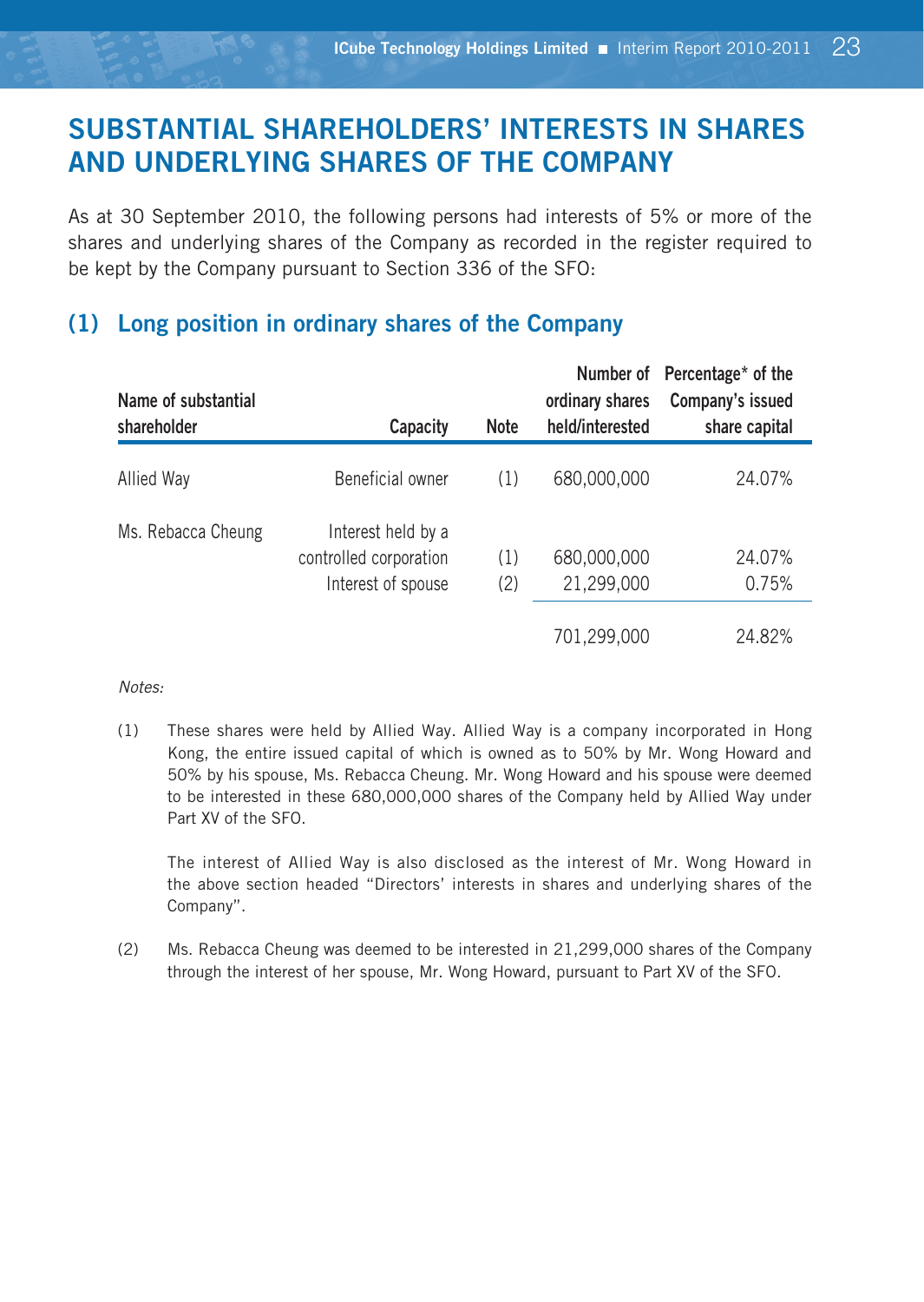# **(2) Long position in underlying shares of the Company – physically settled unlisted equity derivatives**

| Name of substantial<br>shareholder | Capacity           | Number of<br>underlying shares<br>in respect of<br>the share<br>options granted | Percentage*<br>of the underlying<br>shares over the<br>Company's issued<br>share capital |
|------------------------------------|--------------------|---------------------------------------------------------------------------------|------------------------------------------------------------------------------------------|
| Ms. Rebacca Cheung                 | Interest of spouse | 28,200,000<br>(Note)                                                            | 0.99%                                                                                    |

*Note:* Ms. Rebacca Cheung was deemed to be interested in 28,200,000 share options of the Company through the interest of her spouse, Mr. Wong Howard, pursuant to Part XV of the SFO. Details of the above share options as required to be disclosed by the Listing Rules have been disclosed under the paragraph headed "Share Option Scheme".

The percentage represents the number of ordinary shares/underlying shares interested divided by the number of the Company's issued shares as at 30 September 2010.

Save as disclosed above, as at 30 September 2010, no persons, other than the director of the Company whose interests are set out in the section headed "Directors' interests in shares and underlying shares of the Company" above, had an interest or a short position in the shares or underlying shares of the Company as recorded in the register required to be kept by the Company under Section 336 of the SFO.

# **CORPORATE GOVERNANCE**

The Board is committed to maintaining good corporate governance, consistently enhancing transparency and effective accountability in order to maximize shareholder's benefit. Detailed disclosure of the Company's corporate governance practices was stated in its last published Annual Report for the year ended 31 March 2010.

The Company has complied with the code provisions set out in Code on Corporate Governance Practices (the "CG Code") in Appendix 14 of the Listing Rules throughout the Period except there is no separation of the roles of Chairman and Chief Executive Officer as specified in the code provision A.2.1 of the CG Code. Mr. Wong Howard currently assumes the roles of both the Chairman and the Chief Executive Officer of the Company. The Board believes that this structure provides the Group with strong and consistent leadership and allows for more effective and efficient business planning and decisions as well as execution of long term business strategies. As such, it is beneficial to the business prospects of the Group.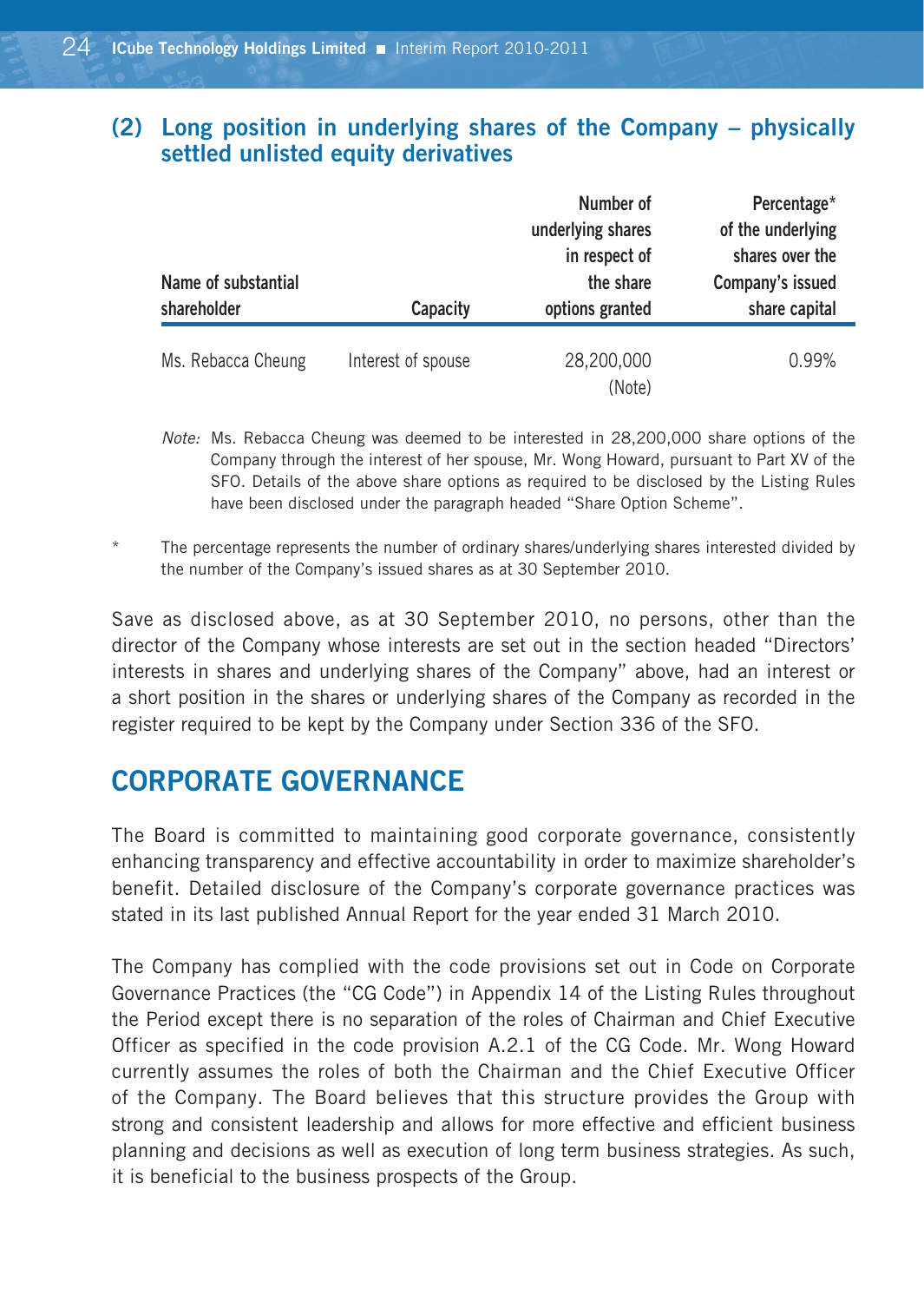# **PURCHASE, SALE OR REDEMPTION OF LISTED SECURITIES**

Neither the Company, nor any of its subsidiaries purchased, sold or redeemed any of the Company's listed securities during the Period.

# **AUDIT COMMITTEE**

The Audit Committee meets at least twice a year to monitor and review the integrity and effectiveness of the Company's financial report. The Audit Committee has reviewed the Company's unaudited consolidated interim financial statements for the Period and discussed auditing, financial and internal control, and financial reporting matters of the Company. The Audit Committee comprises three members, namely, Mr. Tung Tat Chiu, Michael (Chairman of the Audit Committee), Mr. Li Chi Ming and Mr. Wan Ngar Yin, David, all of whom are independent non-executive directors of the Company.

# **COMPLIANCE WITH MODEL CODE FOR SECURITIES TRANSACTIONS BY DIRECTORS OF LISTED ISSUERS**

The Company has adopted its code of conduct regarding directors' dealings in the securities of the Company (the "Own Code") on terms no exacting than the required standard set out in the Model Code. Having made specific enquiry of all directors of the Company, the directors have confirmed that they have complied with the requirements set out in the Model Code and Own Code during the Period.